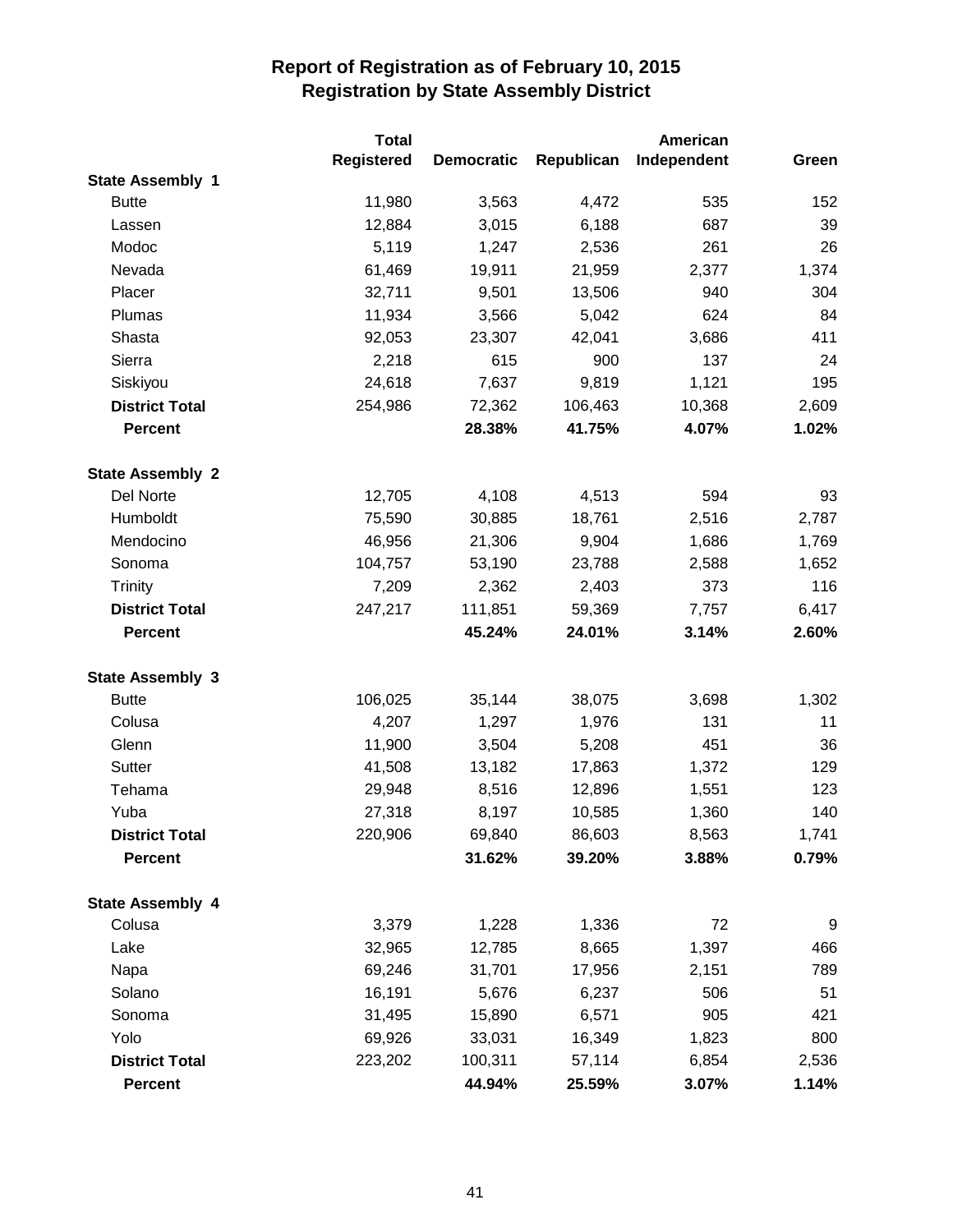|                         |             | Peace and |                | No Party          |
|-------------------------|-------------|-----------|----------------|-------------------|
|                         | Libertarian | Freedom   | Other          | <b>Preference</b> |
| <b>State Assembly 1</b> |             |           |                |                   |
| <b>Butte</b>            | 142         | 63        | 189            | 2,864             |
| Lassen                  | 103         | 42        | 80             | 2,730             |
| Modoc                   | 44          | 11        | $\overline{7}$ | 987               |
| Nevada                  | 738         | 203       | 138            | 14,769            |
| Placer                  | 449         | 111       | 149            | 7,751             |
| Plumas                  | 116         | 44        | 5              | 2,453             |
| Shasta                  | 912         | 299       | 374            | 21,023            |
| Sierra                  | 29          | 6         | 53             | 454               |
| Siskiyou                | 282         | 92        | 54             | 5,418             |
| <b>District Total</b>   | 2,815       | 871       | 1,049          | 58,449            |
| <b>Percent</b>          | 1.10%       | 0.34%     | 0.41%          | 22.92%            |
| <b>State Assembly 2</b> |             |           |                |                   |
| Del Norte               | 121         | 50        | 176            | 3,050             |
| Humboldt                | 813         | 369       | 281            | 19,178            |
| Mendocino               | 453         | 277       | 183            | 11,378            |
| Sonoma                  | 822         | 292       | 635            | 21,790            |
| <b>Trinity</b>          | 96          | 30        | 111            | 1,718             |
| <b>District Total</b>   | 2,305       | 1,018     | 1,386          | 57,114            |
| <b>Percent</b>          | 0.93%       | 0.41%     | 0.56%          | 23.10%            |
| <b>State Assembly 3</b> |             |           |                |                   |
| <b>Butte</b>            | 1,156       | 450       | 1,559          | 24,641            |
| Colusa                  | 23          | 9         | 1              | 759               |
| Glenn                   | 85          | 41        | 22             | 2,553             |
| Sutter                  | 282         | 136       | 884            | 7,660             |
| Tehama                  | 278         | 110       | 121            | 6,353             |
| Yuba                    | 262         | 102       | 69             | 6,603             |
| <b>District Total</b>   | 2,086       | 848       | 2,656          | 48,569            |
| <b>Percent</b>          | 0.94%       | 0.38%     | 1.20%          | 21.99%            |
| <b>State Assembly 4</b> |             |           |                |                   |
| Colusa                  | 16          | 4         | 1              | 713               |
| Lake                    | 376         | 169       | 80             | 9,027             |
| Napa                    | 521         | 193       | 429            | 15,506            |
| Solano                  | 124         | 32        | 81             | 3,484             |
| Sonoma                  | 249         | 98        | 246            | 7,115             |
| Yolo                    | 540         | 243       | 99             | 17,041            |
| <b>District Total</b>   | 1,826       | 739       | 936            | 52,886            |
| <b>Percent</b>          | 0.82%       | 0.33%     | 0.42%          | 23.69%            |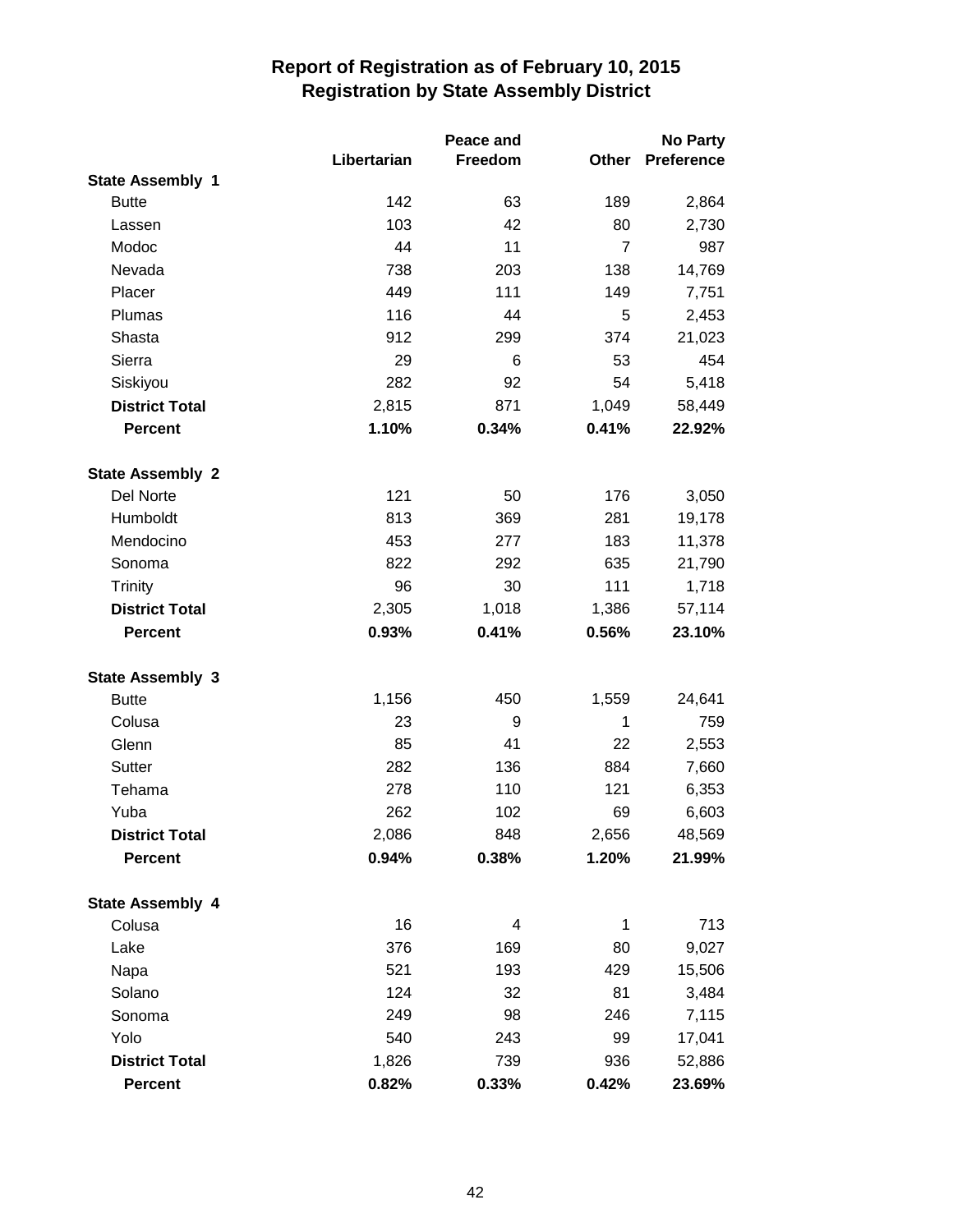|                          | <b>Total</b>      |                   |            | American    |       |
|--------------------------|-------------------|-------------------|------------|-------------|-------|
|                          | <b>Registered</b> | <b>Democratic</b> | Republican | Independent | Green |
| <b>State Assembly 5</b>  |                   |                   |            |             |       |
| Alpine                   | 750               | 274               | 221        | 30          | 12    |
| Amador                   | 20,425            | 6,321             | 9,007      | 896         | 124   |
| Calaveras                | 26,869            | 8,094             | 11,252     | 1,271       | 242   |
| El Dorado                | 69,178            | 20,731            | 27,498     | 3,062       | 713   |
| Madera                   | 52,070            | 17,151            | 22,281     | 1,649       | 203   |
| Mariposa                 | 10,378            | 3,031             | 4,517      | 475         | 110   |
| Mono                     | 5,752             | 1,886             | 1,993      | 247         | 57    |
| Placer                   | 12,882            | 3,756             | 5,484      | 364         | 117   |
| Tuolumne                 | 28,921            | 9,041             | 12,138     | 1,242       | 215   |
| <b>District Total</b>    | 227,225           | 70,285            | 94,391     | 9,236       | 1,793 |
| <b>Percent</b>           |                   | 30.93%            | 41.54%     | 4.06%       | 0.79% |
| <b>State Assembly 6</b>  |                   |                   |            |             |       |
| El Dorado                | 37,075            | 9,554             | 18,006     | 1,341       | 129   |
| Placer                   | 154,977           | 41,582            | 73,180     | 3,605       | 626   |
| Sacramento               | 74,196            | 22,430            | 32,290     | 2,560       | 363   |
| <b>District Total</b>    | 266,248           | 73,566            | 123,476    | 7,506       | 1,118 |
| <b>Percent</b>           |                   | 27.63%            | 46.38%     | 2.82%       | 0.42% |
| <b>State Assembly 7</b>  |                   |                   |            |             |       |
| Sacramento               | 185,986           | 88,696            | 43,001     | 5,440       | 1,564 |
| Yolo                     | 21,626            | 9,543             | 5,333      | 775         | 149   |
| <b>District Total</b>    | 207,612           | 98,239            | 48,334     | 6,215       | 1,713 |
| <b>Percent</b>           |                   | 47.32%            | 23.28%     | 2.99%       | 0.83% |
| <b>State Assembly 8</b>  |                   |                   |            |             |       |
| Sacramento               | 232,142           | 91,722            | 81,779     | 7,378       | 1,241 |
| <b>District Total</b>    | 232,142           | 91,722            | 81,779     | 7,378       | 1,241 |
| <b>Percent</b>           |                   | 39.51%            | 35.23%     | 3.18%       | 0.53% |
| <b>State Assembly 9</b>  |                   |                   |            |             |       |
| Sacramento               | 183,019           | 87,795            | 47,867     | 5,026       | 717   |
| San Joaquin              | 32,873            | 9,880             | 15,804     | 982         | 107   |
| <b>District Total</b>    | 215,892           | 97,675            | 63,671     | 6,008       | 824   |
| <b>Percent</b>           |                   | 45.24%            | 29.49%     | 2.78%       | 0.38% |
| <b>State Assembly 10</b> |                   |                   |            |             |       |
| Marin                    | 144,647           | 78,553            | 25,459     | 3,196       | 1,967 |
| Sonoma                   | 103,743           | 54,567            | 20,129     | 2,669       | 2,032 |
| <b>District Total</b>    | 248,390           | 133,120           | 45,588     | 5,865       | 3,999 |
| <b>Percent</b>           |                   | 53.59%            | 18.35%     | 2.36%       | 1.61% |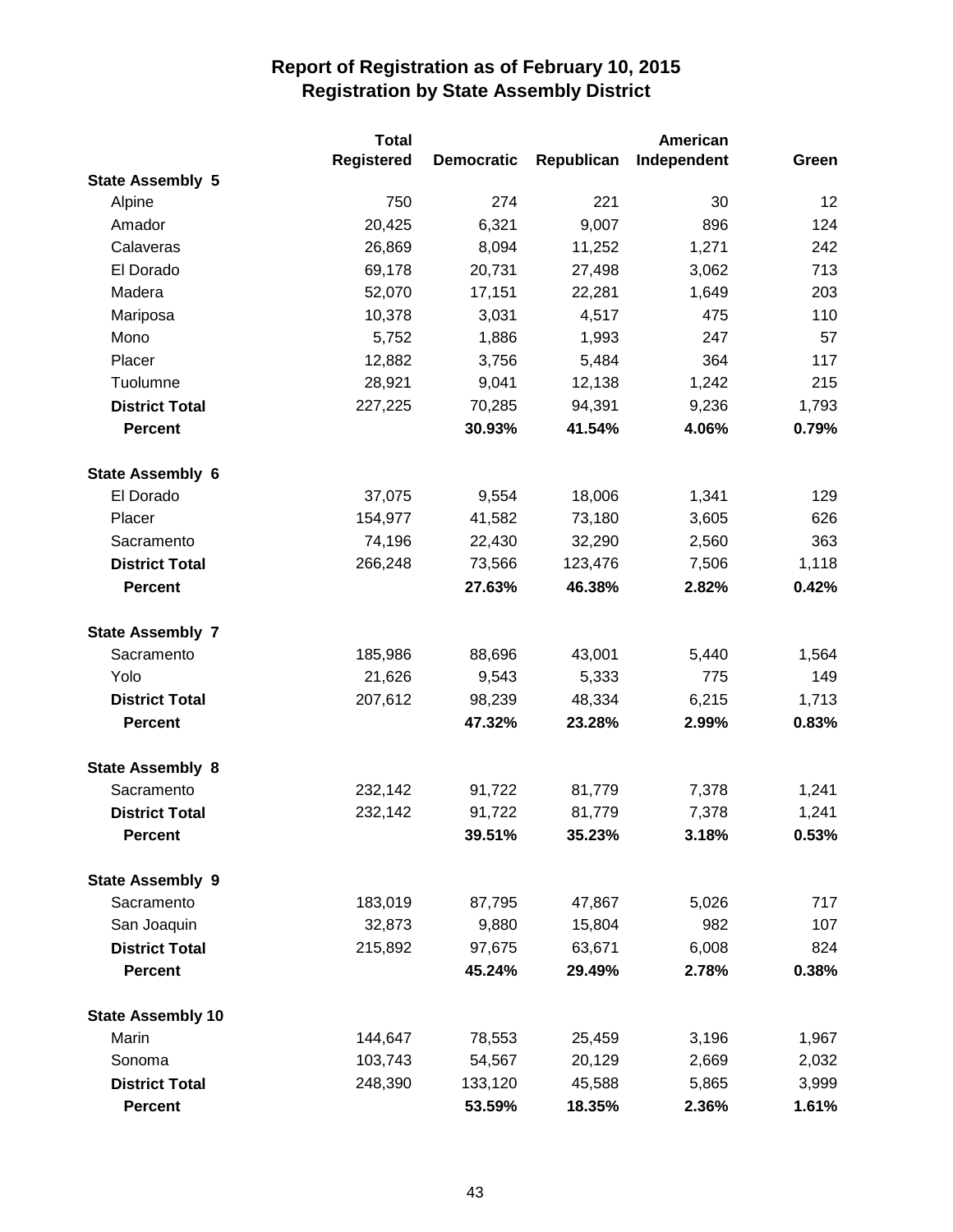|                          |             | Peace and |       | No Party          |
|--------------------------|-------------|-----------|-------|-------------------|
|                          | Libertarian | Freedom   | Other | <b>Preference</b> |
| <b>State Assembly 5</b>  |             |           |       |                   |
| Alpine                   | 5           | 1         | 6     | 201               |
| Amador                   | 221         | 56        | 60    | 3,740             |
| Calaveras                | 366         | 101       | 228   | 5,315             |
| El Dorado                | 847         | 256       | 624   | 15,447            |
| Madera                   | 314         | 150       | 175   | 10,147            |
| Mariposa                 | 109         | 30        | 188   | 1,918             |
| Mono                     | 42          | 18        | 1     | 1,508             |
| Placer                   | 188         | 29        | 60    | 2,884             |
| Tuolumne                 | 279         | 88        | 61    | 5,857             |
| <b>District Total</b>    | 2,371       | 729       | 1,403 | 47,017            |
| <b>Percent</b>           | 1.04%       | 0.32%     | 0.62% | 20.69%            |
| <b>State Assembly 6</b>  |             |           |       |                   |
| El Dorado                | 391         | 46        | 318   | 7,290             |
| Placer                   | 2,198       | 315       | 526   | 32,945            |
| Sacramento               | 683         | 177       | 160   | 15,533            |
| <b>District Total</b>    | 3,272       | 538       | 1,004 | 55,768            |
| <b>Percent</b>           | 1.23%       | 0.20%     | 0.38% | 20.95%            |
| <b>State Assembly 7</b>  |             |           |       |                   |
| Sacramento               | 1,515       | 1,858     | 403   | 43,509            |
| Yolo                     | 152         | 173       | 47    | 5,454             |
| <b>District Total</b>    | 1,667       | 2,031     | 450   | 48,963            |
| <b>Percent</b>           | 0.80%       | 0.98%     | 0.22% | 23.58%            |
| <b>State Assembly 8</b>  |             |           |       |                   |
| Sacramento               | 1,995       | 1,681     | 545   | 45,801            |
| <b>District Total</b>    | 1,995       | 1,681     | 545   | 45,801            |
| <b>Percent</b>           | 0.86%       | 0.72%     | 0.23% | 19.73%            |
| <b>State Assembly 9</b>  |             |           |       |                   |
| Sacramento               | 942         | 1,590     | 322   | 38,760            |
| San Joaquin              | 225         | 108       | 147   | 5,620             |
| <b>District Total</b>    | 1,167       | 1,698     | 469   | 44,380            |
| <b>Percent</b>           | 0.54%       | 0.79%     | 0.22% | 20.56%            |
| <b>State Assembly 10</b> |             |           |       |                   |
| Marin                    | 866         | 263       | 539   | 33,804            |
| Sonoma                   | 819         | 322       | 687   | 22,518            |
| <b>District Total</b>    | 1,685       | 585       | 1,226 | 56,322            |
| <b>Percent</b>           | 0.68%       | 0.24%     | 0.49% | 22.67%            |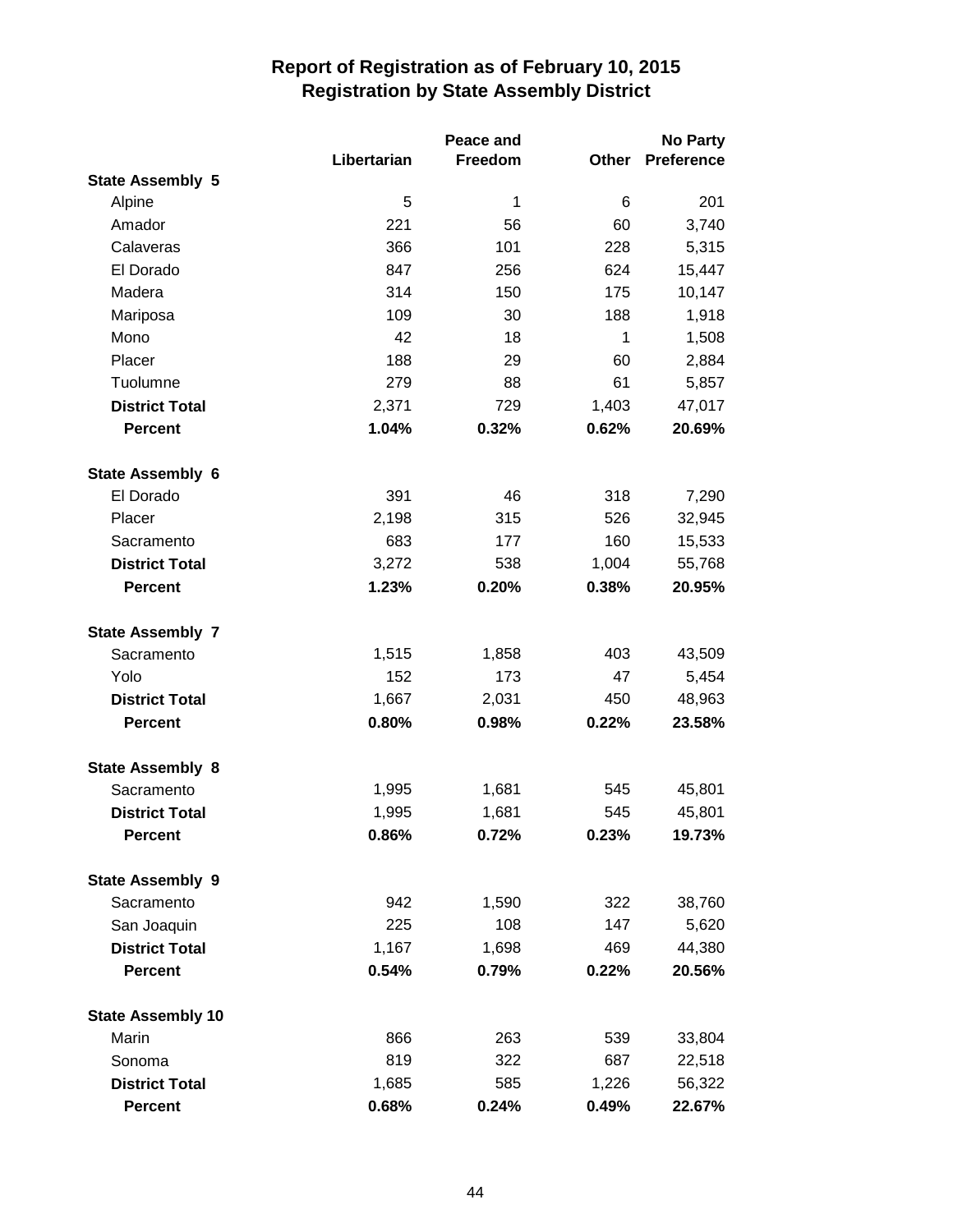|                          | <b>Total</b>      |                   |            | American    |                |
|--------------------------|-------------------|-------------------|------------|-------------|----------------|
|                          | <b>Registered</b> | <b>Democratic</b> | Republican | Independent | Green          |
| <b>State Assembly 11</b> |                   |                   |            |             |                |
| Contra Costa             | 103,942           | 51,597            | 25,592     | 3,395       | 335            |
| Sacramento               | 1,766             | 650               | 654        | 69          | $\overline{4}$ |
| Solano                   | 111,395           | 49,423            | 30,424     | 3,529       | 386            |
| <b>District Total</b>    | 217,103           | 101,670           | 56,670     | 6,993       | 725            |
| <b>Percent</b>           |                   | 46.83%            | 26.10%     | 3.22%       | 0.33%          |
| <b>State Assembly 12</b> |                   |                   |            |             |                |
| San Joaquin              | 71,177            | 23,776            | 30,017     | 2,419       | 207            |
| <b>Stanislaus</b>        | 136,694           | 47,231            | 58,222     | 4,073       | 383            |
| <b>District Total</b>    | 207,871           | 71,007            | 88,239     | 6,492       | 590            |
| <b>Percent</b>           |                   | 34.16%            | 42.45%     | 3.12%       | 0.28%          |
| <b>State Assembly 13</b> |                   |                   |            |             |                |
| San Joaquin              | 189,468           | 89,774            | 55,571     | 4,556       | 546            |
| <b>District Total</b>    | 189,468           | 89,774            | 55,571     | 4,556       | 546            |
| <b>Percent</b>           |                   | 47.38%            | 29.33%     | 2.40%       | 0.29%          |
| <b>State Assembly 14</b> |                   |                   |            |             |                |
| Contra Costa             | 158,221           | 76,548            | 36,970     | 4,724       | 1,098          |
| Solano                   | 73,740            | 41,227            | 12,053     | 1,848       | 420            |
| <b>District Total</b>    | 231,961           | 117,775           | 49,023     | 6,572       | 1,518          |
| <b>Percent</b>           |                   | 50.77%            | 21.13%     | 2.83%       | 0.65%          |
| <b>State Assembly 15</b> |                   |                   |            |             |                |
| Alameda                  | 161,599           | 102,303           | 9,299      | 2,452       | 4,445          |
| Contra Costa             | 104,411           | 66,241            | 10,030     | 1,921       | 1,231          |
| <b>District Total</b>    | 266,010           | 168,544           | 19,329     | 4,373       | 5,676          |
| <b>Percent</b>           |                   | 63.36%            | 7.27%      | 1.64%       | 2.13%          |
| <b>State Assembly 16</b> |                   |                   |            |             |                |
| Alameda                  | 114,224           | 44,009            | 34,941     | 3,326       | 414            |
| Contra Costa             | 161,043           | 63,825            | 52,818     | 4,060       | 692            |
| <b>District Total</b>    | 275,267           | 107,834           | 87,759     | 7,386       | 1,106          |
| <b>Percent</b>           |                   | 39.17%            | 31.88%     | 2.68%       | 0.40%          |
| <b>State Assembly 17</b> |                   |                   |            |             |                |
| San Francisco            | 249,284           | 145,316           | 15,542     | 4,072       | 4,383          |
| <b>District Total</b>    | 249,284           | 145,316           | 15,542     | 4,072       | 4,383          |
| <b>Percent</b>           |                   | 58.29%            | 6.23%      | 1.63%       | 1.76%          |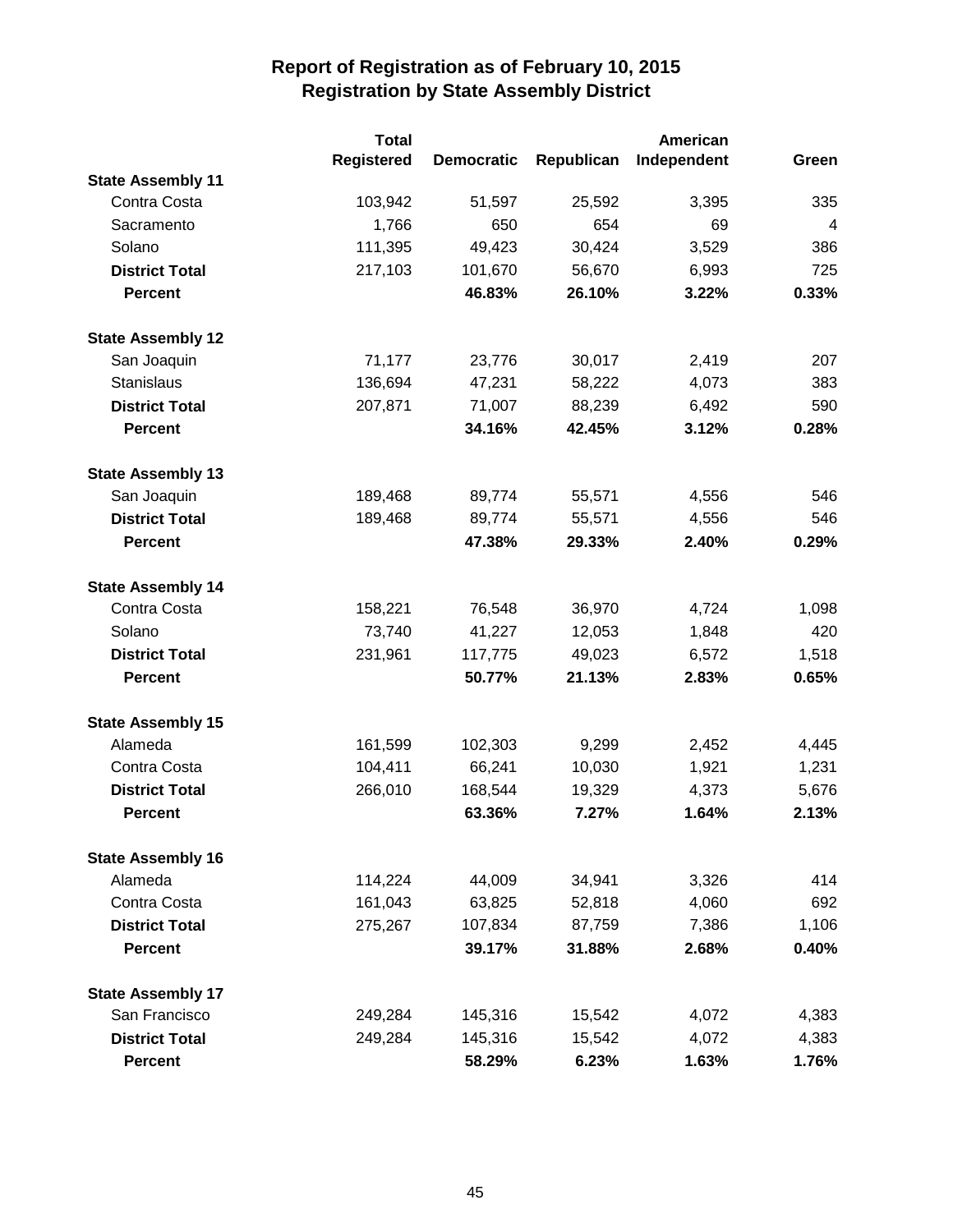|                          |             | Peace and      |       | <b>No Party</b>   |  |
|--------------------------|-------------|----------------|-------|-------------------|--|
|                          | Libertarian | Freedom        | Other | <b>Preference</b> |  |
| <b>State Assembly 11</b> |             |                |       |                   |  |
| Contra Costa             | 605         | 228            | 229   | 21,961            |  |
| Sacramento               | 13          | $\overline{7}$ | 5     | 364               |  |
| Solano                   | 730         | 281            | 524   | 26,098            |  |
| <b>District Total</b>    | 1,348       | 516            | 758   | 48,423            |  |
| <b>Percent</b>           | 0.62%       | 0.24%          | 0.35% | 22.30%            |  |
| <b>State Assembly 12</b> |             |                |       |                   |  |
| San Joaquin              | 451         | 169            | 363   | 13,775            |  |
| <b>Stanislaus</b>        | 822         | 344            | 1,576 | 24,043            |  |
| <b>District Total</b>    | 1,273       | 513            | 1,939 | 37,818            |  |
| <b>Percent</b>           | 0.61%       | 0.25%          | 0.93% | 18.19%            |  |
| <b>State Assembly 13</b> |             |                |       |                   |  |
| San Joaquin              | 909         | 647            | 798   | 36,667            |  |
| <b>District Total</b>    | 909         | 647            | 798   | 36,667            |  |
| <b>Percent</b>           | 0.48%       | 0.34%          | 0.42% | 19.35%            |  |
| <b>State Assembly 14</b> |             |                |       |                   |  |
| Contra Costa             | 1,168       | 436            | 484   | 36,793            |  |
| Solano                   | 400         | 231            | 348   | 17,213            |  |
| <b>District Total</b>    | 1,568       | 667            | 832   | 54,006            |  |
| <b>Percent</b>           | 0.68%       | 0.29%          | 0.36% | 23.28%            |  |
| <b>State Assembly 15</b> |             |                |       |                   |  |
| Alameda                  | 855         | 685            | 9,323 | 32,237            |  |
| Contra Costa             | 430         | 395            | 286   | 23,877            |  |
| <b>District Total</b>    | 1,285       | 1,080          | 9,609 | 56,114            |  |
| <b>Percent</b>           | 0.48%       | 0.41%          | 3.61% | 21.09%            |  |
| <b>State Assembly 16</b> |             |                |       |                   |  |
| Alameda                  | 836         | 185            | 6,208 | 24,305            |  |
| Contra Costa             | 990         | 137            | 381   | 38,140            |  |
| <b>District Total</b>    | 1,826       | 322            | 6,589 | 62,445            |  |
| <b>Percent</b>           | 0.66%       | 0.12%          | 2.39% | 22.69%            |  |
| <b>State Assembly 17</b> |             |                |       |                   |  |
| San Francisco            | 1,622       | 942            | 1,393 | 76,014            |  |
| <b>District Total</b>    | 1,622       | 942            | 1,393 | 76,014            |  |
| <b>Percent</b>           | 0.65%       | 0.38%          | 0.56% | 30.49%            |  |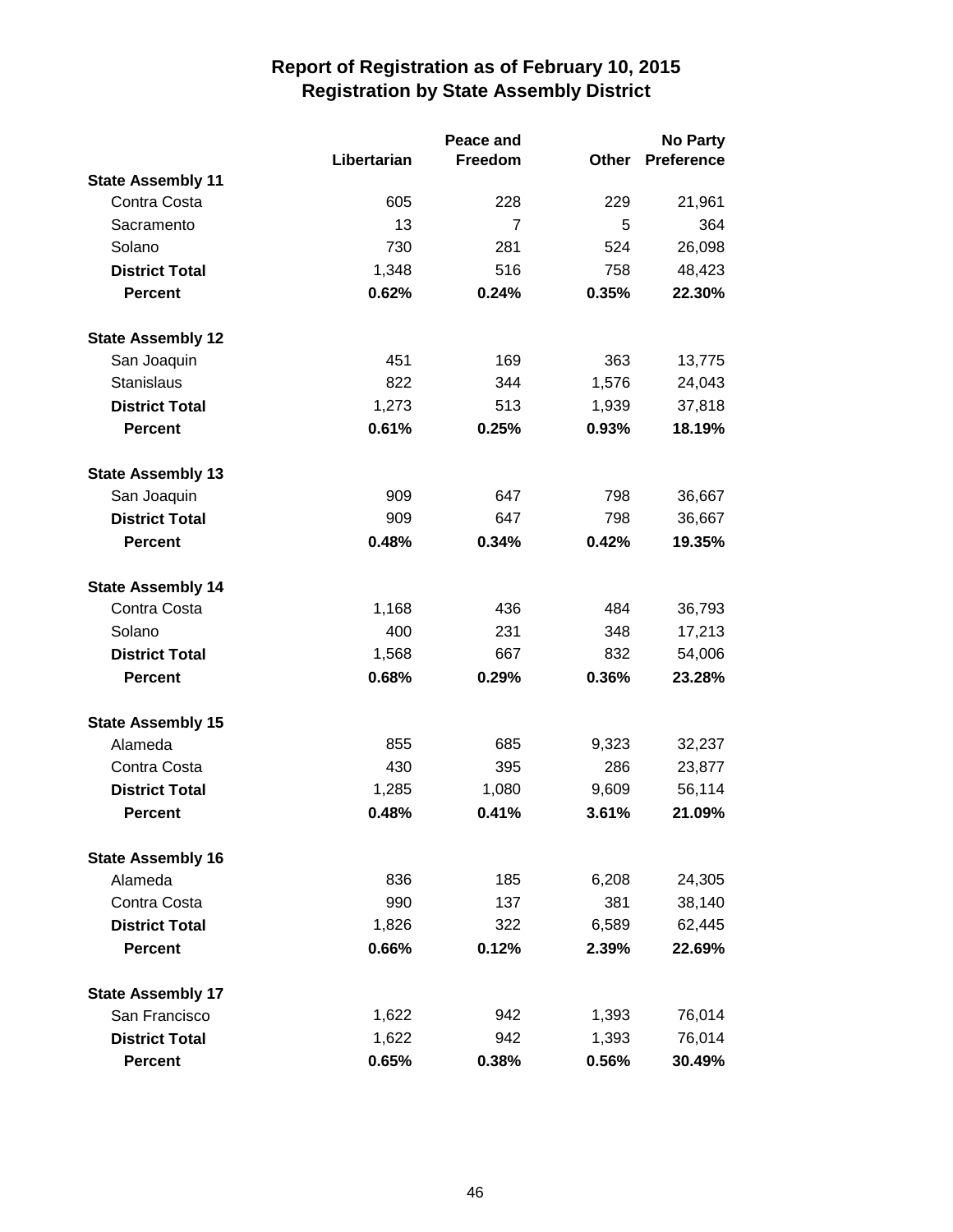|                          | <b>Total</b>      |                   |            | American    |       |
|--------------------------|-------------------|-------------------|------------|-------------|-------|
|                          | <b>Registered</b> | <b>Democratic</b> | Republican | Independent | Green |
| <b>State Assembly 18</b> |                   |                   |            |             |       |
| Alameda                  | 246,542           | 152,357           | 19,490     | 4,662       | 3,595 |
| <b>District Total</b>    | 246,542           | 152,357           | 19,490     | 4,662       | 3,595 |
| <b>Percent</b>           |                   | 61.80%            | 7.91%      | 1.89%       | 1.46% |
| <b>State Assembly 19</b> |                   |                   |            |             |       |
| San Francisco            | 183,515           | 94,567            | 20,142     | 3,622       | 2,375 |
| San Mateo                | 51,170            | 27,900            | 6,152      | 918         | 257   |
| <b>District Total</b>    | 234,685           | 122,467           | 26,294     | 4,540       | 2,632 |
| <b>Percent</b>           |                   | 52.18%            | 11.20%     | 1.93%       | 1.12% |
| <b>State Assembly 20</b> |                   |                   |            |             |       |
| Alameda                  | 217,048           | 115,718           | 33,147     | 4,735       | 1,286 |
| <b>District Total</b>    | 217,048           | 115,718           | 33,147     | 4,735       | 1,286 |
| <b>Percent</b>           |                   | 53.31%            | 15.27%     | 2.18%       | 0.59% |
| <b>State Assembly 21</b> |                   |                   |            |             |       |
| Merced                   | 85,979            | 35,533            | 27,981     | 2,721       | 420   |
| Stanislaus               | 76,839            | 30,953            | 29,594     | 2,070       | 229   |
| <b>District Total</b>    | 162,818           | 66,486            | 57,575     | 4,791       | 649   |
| <b>Percent</b>           |                   | 40.83%            | 35.36%     | 2.94%       | 0.40% |
| <b>State Assembly 22</b> |                   |                   |            |             |       |
| San Mateo                | 239,519           | 120,021           | 46,349     | 5,519       | 1,662 |
| <b>District Total</b>    | 239,519           | 120,021           | 46,349     | 5,519       | 1,662 |
| <b>Percent</b>           |                   | 50.11%            | 19.35%     | 2.30%       | 0.69% |
| <b>State Assembly 23</b> |                   |                   |            |             |       |
| Fresno                   | 245,499           | 82,828            | 104,675    | 7,219       | 963   |
| Tulare                   | 3,083             | 822               | 1,553      | 130         | 18    |
| <b>District Total</b>    | 248,582           | 83,650            | 106,228    | 7,349       | 981   |
| <b>Percent</b>           |                   | 33.65%            | 42.73%     | 2.96%       | 0.39% |
| <b>State Assembly 24</b> |                   |                   |            |             |       |
| San Mateo                | 63,279            | 31,246            | 13,200     | 1,277       | 537   |
| Santa Clara              | 157,586           | 72,907            | 30,191     | 2,465       | 1,011 |
| <b>District Total</b>    | 220,865           | 104,153           | 43,391     | 3,742       | 1,548 |
| <b>Percent</b>           |                   | 47.16%            | 19.65%     | 1.69%       | 0.70% |
| <b>State Assembly 25</b> |                   |                   |            |             |       |
| Alameda                  | 67,984            | 31,559            | 10,976     | 1,438       | 301   |
| Santa Clara              | 126,792           | 54,668            | 24,912     | 2,783       | 546   |
| <b>District Total</b>    | 194,776           | 86,227            | 35,888     | 4,221       | 847   |
| <b>Percent</b>           |                   | 44.27%            | 18.43%     | 2.17%       | 0.43% |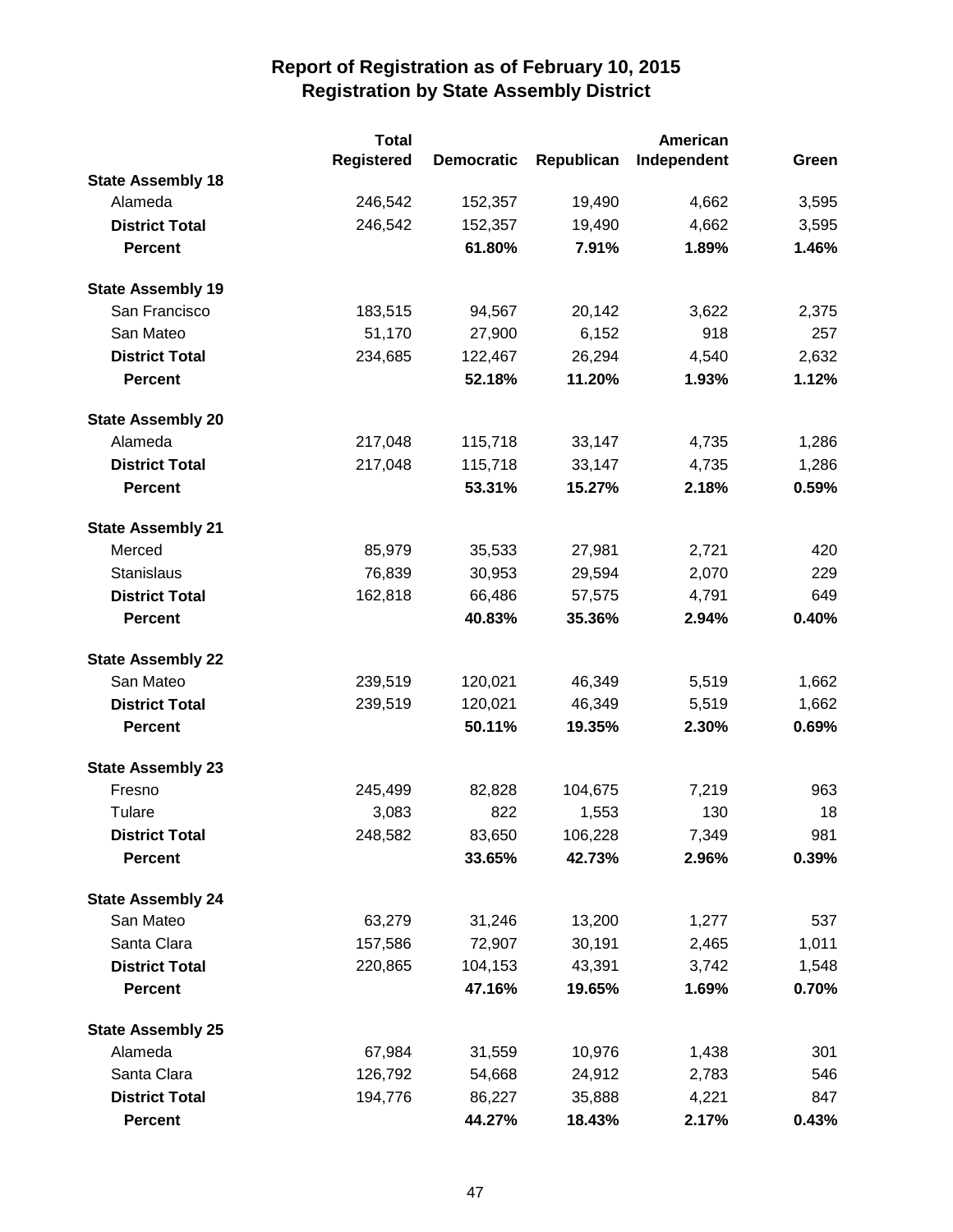|                          |             | Peace and | <b>No Party</b> |                   |  |
|--------------------------|-------------|-----------|-----------------|-------------------|--|
|                          | Libertarian | Freedom   | Other           | <b>Preference</b> |  |
| <b>State Assembly 18</b> |             |           |                 |                   |  |
| Alameda                  | 1,114       | 1,193     | 12,625          | 51,506            |  |
| <b>District Total</b>    | 1,114       | 1,193     | 12,625          | 51,506            |  |
| <b>Percent</b>           | 0.45%       | 0.48%     | 5.12%           | 20.89%            |  |
| <b>State Assembly 19</b> |             |           |                 |                   |  |
| San Francisco            | 1,181       | 501       | 982             | 60,145            |  |
| San Mateo                | 199         | 160       | 134             | 15,450            |  |
| <b>District Total</b>    | 1,380       | 661       | 1,116           | 75,595            |  |
| <b>Percent</b>           | 0.59%       | 0.28%     | 0.48%           | 32.21%            |  |
| <b>State Assembly 20</b> |             |           |                 |                   |  |
| Alameda                  | 1,101       | 725       | 11,364          | 48,972            |  |
| <b>District Total</b>    | 1,101       | 725       | 11,364          | 48,972            |  |
| <b>Percent</b>           | 0.51%       | 0.33%     | 5.24%           | 22.56%            |  |
| <b>State Assembly 21</b> |             |           |                 |                   |  |
| Merced                   | 541         | 302       | 235             | 18,246            |  |
| Stanislaus               | 452         | 245       | 836             | 12,460            |  |
| <b>District Total</b>    | 993         | 547       | 1,071           | 30,706            |  |
| <b>Percent</b>           | 0.61%       | 0.34%     | 0.66%           | 18.86%            |  |
| <b>State Assembly 22</b> |             |           |                 |                   |  |
| San Mateo                | 1,342       | 465       | 604             | 63,557            |  |
| <b>District Total</b>    | 1,342       | 465       | 604             | 63,557            |  |
| <b>Percent</b>           | 0.56%       | 0.19%     | 0.25%           | 26.54%            |  |
| <b>State Assembly 23</b> |             |           |                 |                   |  |
| Fresno                   | 1,497       | 553       | 3,202           | 44,562            |  |
| Tulare                   | 35          | 14        | 14              | 497               |  |
| <b>District Total</b>    | 1,532       | 567       | 3,216           | 45,059            |  |
| <b>Percent</b>           | 0.62%       | 0.23%     | 1.29%           | 18.13%            |  |
| <b>State Assembly 24</b> |             |           |                 |                   |  |
| San Mateo                | 450         | 168       | 167             | 16,234            |  |
| Santa Clara              | 1,090       | 237       | 282             | 49,403            |  |
| <b>District Total</b>    | 1,540       | 405       | 449             | 65,637            |  |
| <b>Percent</b>           | 0.70%       | 0.18%     | 0.20%           | 29.72%            |  |
| <b>State Assembly 25</b> |             |           |                 |                   |  |
| Alameda                  | 322         | 154       | 4,149           | 19,085            |  |
| Santa Clara              | 743         | 386       | 237             | 42,517            |  |
| <b>District Total</b>    | 1,065       | 540       | 4,386           | 61,602            |  |
| Percent                  | 0.55%       | 0.28%     | 2.25%           | 31.63%            |  |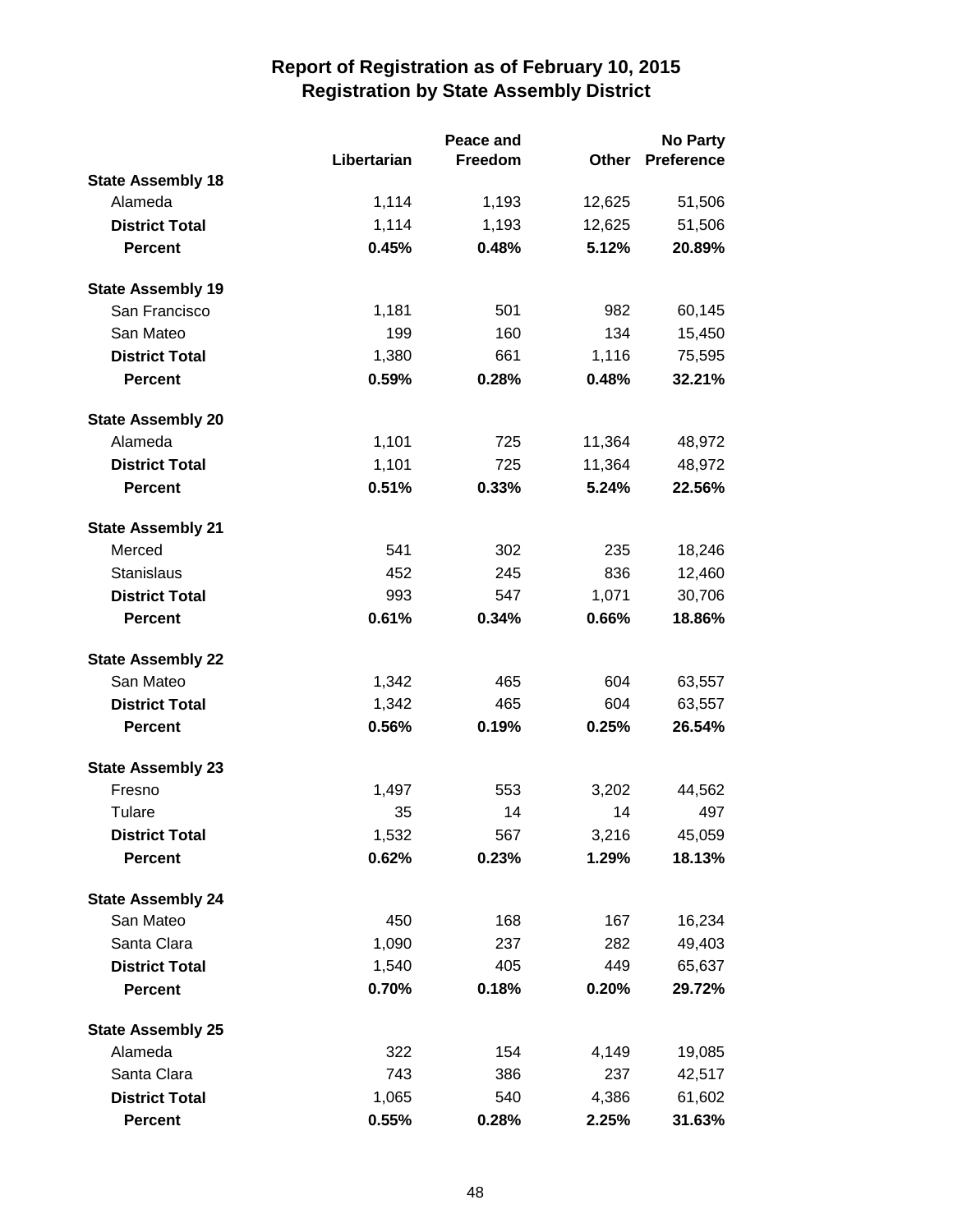|                          | <b>Total</b>      |                   |            | American    |       |
|--------------------------|-------------------|-------------------|------------|-------------|-------|
|                          | <b>Registered</b> | <b>Democratic</b> | Republican | Independent | Green |
| <b>State Assembly 26</b> |                   |                   |            |             |       |
| Inyo                     | 9,517             | 2,891             | 4,015      | 411         | 80    |
| Kern                     | 8,180             | 2,135             | 3,701      | 519         | 43    |
| Tulare                   | 128,296           | 40,144            | 58,825     | 4,317       | 380   |
| <b>District Total</b>    | 145,993           | 45,170            | 66,541     | 5,247       | 503   |
| <b>Percent</b>           |                   | 30.94%            | 45.58%     | 3.59%       | 0.34% |
| <b>State Assembly 27</b> |                   |                   |            |             |       |
| Santa Clara              | 184,098           | 85,479            | 35,256     | 3,917       | 894   |
| <b>District Total</b>    | 184,098           | 85,479            | 35,256     | 3,917       | 894   |
| <b>Percent</b>           |                   | 46.43%            | 19.15%     | 2.13%       | 0.49% |
| <b>State Assembly 28</b> |                   |                   |            |             |       |
| Santa Clara              | 240,579           | 101,619           | 59,144     | 5,255       | 1,346 |
| <b>District Total</b>    | 240,579           | 101,619           | 59,144     | 5,255       | 1,346 |
| <b>Percent</b>           |                   | 42.24%            | 24.58%     | 2.18%       | 0.56% |
| <b>State Assembly 29</b> |                   |                   |            |             |       |
| Monterey                 | 87,416            | 39,885            | 23,079     | 2,474       | 799   |
| Santa Clara              | 49,045            | 20,626            | 12,944     | 1,244       | 249   |
| Santa Cruz               | 120,651           | 63,411            | 19,964     | 3,066       | 2,576 |
| <b>District Total</b>    | 257,112           | 123,922           | 55,987     | 6,784       | 3,624 |
| <b>Percent</b>           |                   | 48.20%            | 21.78%     | 2.64%       | 1.41% |
| <b>State Assembly 30</b> |                   |                   |            |             |       |
| Monterey                 | 78,288            | 43,192            | 16,363     | 1,507       | 285   |
| San Benito               | 24,241            | 11,023            | 6,975      | 614         | 133   |
| Santa Clara              | 49,579            | 21,132            | 14,728     | 1,425       | 225   |
| Santa Cruz               | 19,943            | 12,125            | 2,629      | 359         | 136   |
| <b>District Total</b>    | 172,051           | 87,472            | 40,695     | 3,905       | 779   |
| <b>Percent</b>           |                   | 50.84%            | 23.65%     | 2.27%       | 0.45% |
| <b>State Assembly 31</b> |                   |                   |            |             |       |
| Fresno                   | 170,056           | 82,053            | 48,807     | 3,735       | 532   |
| <b>District Total</b>    | 170,056           | 82,053            | 48,807     | 3,735       | 532   |
| <b>Percent</b>           |                   | 48.25%            | 28.70%     | 2.20%       | 0.31% |
| <b>State Assembly 32</b> |                   |                   |            |             |       |
| Kern                     | 84,324            | 50,525            | 16,248     | 1,660       | 119   |
| Kings                    | 47,606            | 17,039            | 21,065     | 1,207       | 92    |
| <b>District Total</b>    | 131,930           | 67,564            | 37,313     | 2,867       | 211   |
| <b>Percent</b>           |                   | 51.21%            | 28.28%     | 2.17%       | 0.16% |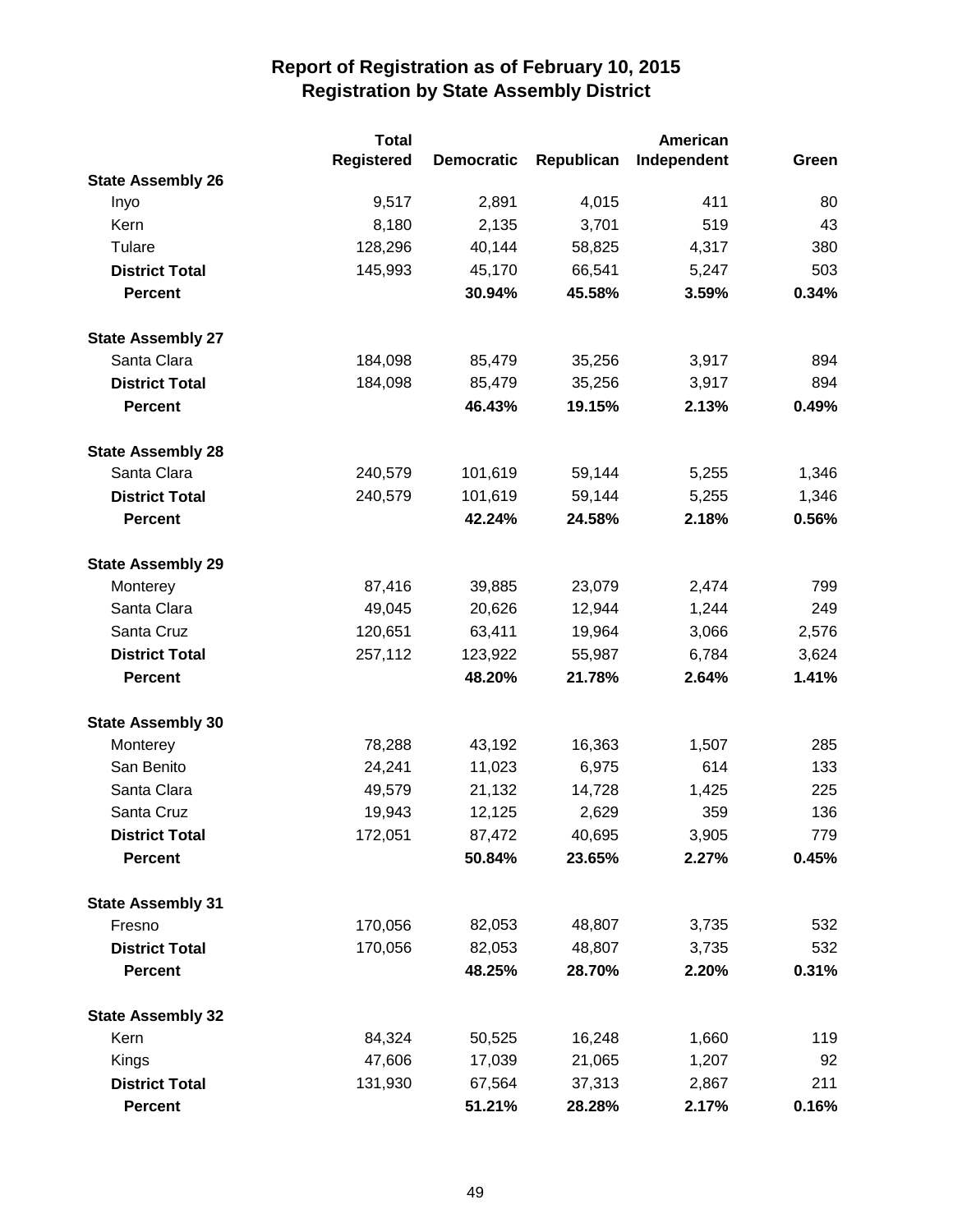|                          | Peace and   |         |       | <b>No Party</b>   |
|--------------------------|-------------|---------|-------|-------------------|
|                          | Libertarian | Freedom | Other | <b>Preference</b> |
| <b>State Assembly 26</b> |             |         |       |                   |
| Inyo                     | 83          | 26      | 56    | 1,955             |
| Kern                     | 72          | 35      | 18    | 1,657             |
| Tulare                   | 753         | 358     | 189   | 23,330            |
| <b>District Total</b>    | 908         | 419     | 263   | 26,942            |
| <b>Percent</b>           | 0.62%       | 0.29%   | 0.18% | 18.45%            |
| <b>State Assembly 27</b> |             |         |       |                   |
| Santa Clara              | 986         | 868     | 342   | 56,356            |
| <b>District Total</b>    | 986         | 868     | 342   | 56,356            |
| <b>Percent</b>           | 0.54%       | 0.47%   | 0.19% | 30.61%            |
| <b>State Assembly 28</b> |             |         |       |                   |
| Santa Clara              | 1,713       | 483     | 480   | 70,539            |
| <b>District Total</b>    | 1,713       | 483     | 480   | 70,539            |
| <b>Percent</b>           | 0.71%       | 0.20%   | 0.20% | 29.32%            |
| <b>State Assembly 29</b> |             |         |       |                   |
| Monterey                 | 616         | 194     | 133   | 20,236            |
| Santa Clara              | 344         | 108     | 80    | 13,450            |
| Santa Cruz               | 1,225       | 437     | 698   | 29,274            |
| <b>District Total</b>    | 2,185       | 739     | 911   | 62,960            |
| <b>Percent</b>           | 0.85%       | 0.29%   | 0.35% | 24.49%            |
| <b>State Assembly 30</b> |             |         |       |                   |
| Monterey                 | 327         | 262     | 108   | 16,244            |
| San Benito               | 137         | 60      | 396   | 4,903             |
| Santa Clara              | 346         | 127     | 81    | 11,515            |
| Santa Cruz               | 90          | 87      | 52    | 4,465             |
| <b>District Total</b>    | 900         | 536     | 637   | 37,127            |
| <b>Percent</b>           | 0.52%       | 0.31%   | 0.37% | 21.58%            |
| <b>State Assembly 31</b> |             |         |       |                   |
| Fresno                   | 707         | 576     | 1,861 | 31,785            |
| <b>District Total</b>    | 707         | 576     | 1,861 | 31,785            |
| <b>Percent</b>           | 0.42%       | 0.34%   | 1.09% | 18.69%            |
| <b>State Assembly 32</b> |             |         |       |                   |
| Kern                     | 290         | 298     | 94    | 15,090            |
| Kings                    | 256         | 91      | 142   | 7,714             |
| <b>District Total</b>    | 546         | 389     | 236   | 22,804            |
| <b>Percent</b>           | 0.41%       | 0.29%   | 0.18% | 17.28%            |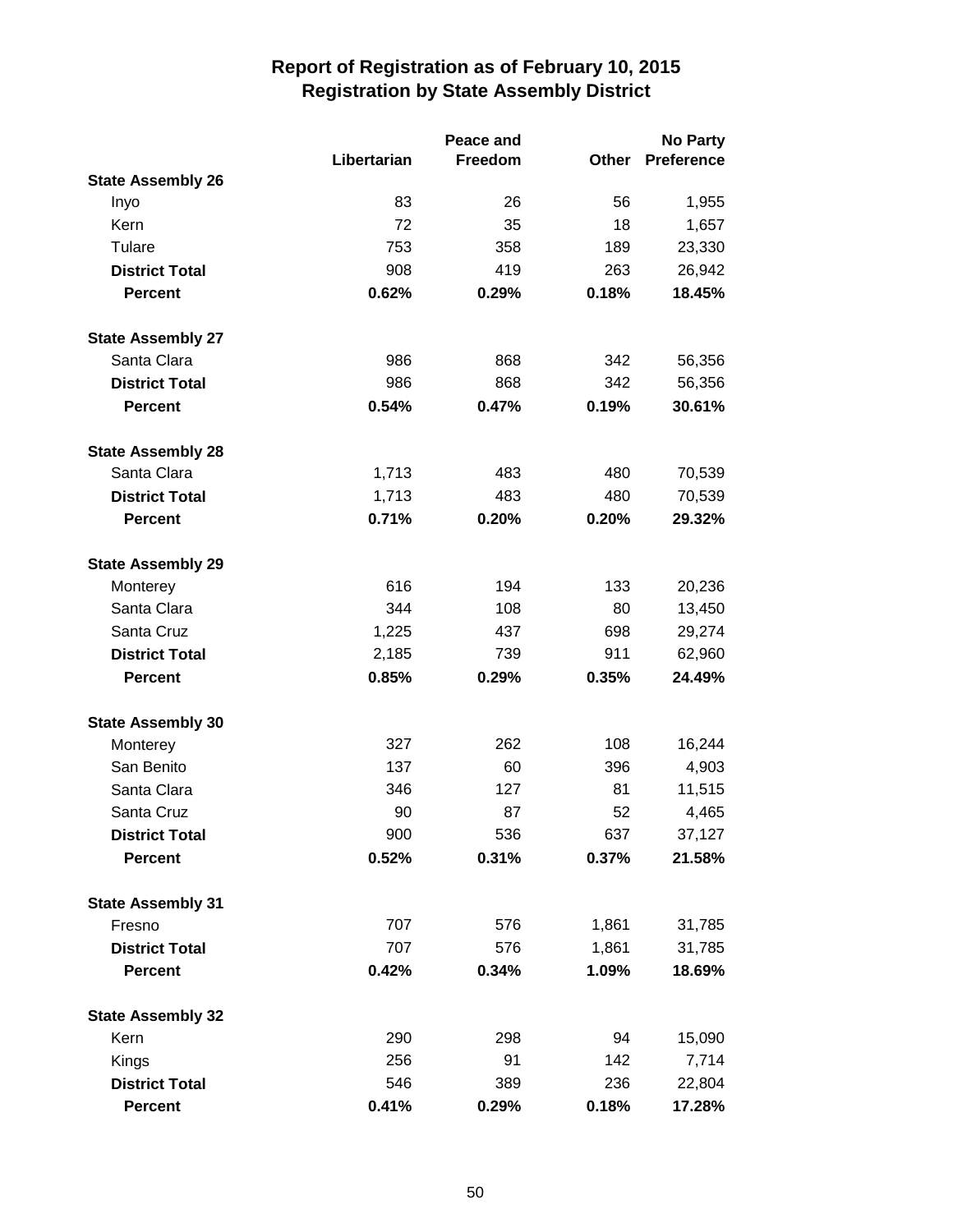|                          | <b>Total</b>      |                   |            | <b>American</b> |       |
|--------------------------|-------------------|-------------------|------------|-----------------|-------|
|                          | <b>Registered</b> | <b>Democratic</b> | Republican | Independent     | Green |
| <b>State Assembly 33</b> |                   |                   |            |                 |       |
| San Bernardino           | 195,554           | 64,939            | 73,722     | 10,049          | 704   |
| <b>District Total</b>    | 195,554           | 64,939            | 73,722     | 10,049          | 704   |
| <b>Percent</b>           |                   | 33.21%            | 37.70%     | 5.14%           | 0.36% |
| <b>State Assembly 34</b> |                   |                   |            |                 |       |
| Kern                     | 217,803           | 59,618            | 101,164    | 7,801           | 592   |
| <b>District Total</b>    | 217,803           | 59,618            | 101,164    | 7,801           | 592   |
| <b>Percent</b>           |                   | 27.37%            | 46.45%     | 3.58%           | 0.27% |
| <b>State Assembly 35</b> |                   |                   |            |                 |       |
| San Luis Obispo          | 148,821           | 48,857            | 59,047     | 4,368           | 1,275 |
| Santa Barbara            | 66,906            | 22,770            | 25,414     | 2,132           | 202   |
| <b>District Total</b>    | 215,727           | 71,627            | 84,461     | 6,500           | 1,477 |
| <b>Percent</b>           |                   | 33.20%            | 39.15%     | 3.01%           | 0.68% |
| <b>State Assembly 36</b> |                   |                   |            |                 |       |
| Kern                     | 16,130            | 4,758             | 6,326      | 824             | 34    |
| Los Angeles              | 202,175           | 85,229            | 69,058     | 6,682           | 594   |
| San Bernardino           | 9,314             | 2,287             | 4,337      | 573             | 55    |
| <b>District Total</b>    | 227,619           | 92,274            | 79,721     | 8,079           | 683   |
| <b>Percent</b>           |                   | 40.54%            | 35.02%     | 3.55%           | 0.30% |
| <b>State Assembly 37</b> |                   |                   |            |                 |       |
| San Luis Obispo          | 0                 | $\mathbf 0$       | 0          | 0               | 0     |
| Santa Barbara            | 121,980           | 52,903            | 30,771     | 2,924           | 1,249 |
| Ventura                  | 130,349           | 55,822            | 38,468     | 3,443           | 1,094 |
| <b>District Total</b>    | 252,329           | 108,725           | 69,239     | 6,367           | 2,343 |
| <b>Percent</b>           |                   | 43.09%            | 27.44%     | 2.52%           | 0.93% |
| <b>State Assembly 38</b> |                   |                   |            |                 |       |
| Los Angeles              | 194,086           | 68,108            | 71,884     | 5,658           | 783   |
| Ventura                  | 72,067            | 21,413            | 31,032     | 2,081           | 302   |
| <b>District Total</b>    | 266,153           | 89,521            | 102,916    | 7,739           | 1,085 |
| <b>Percent</b>           |                   | 33.64%            | 38.67%     | 2.91%           | 0.41% |
| <b>State Assembly 39</b> |                   |                   |            |                 |       |
| Los Angeles              | 203,528           | 104,718           | 34,446     | 4,854           | 1,223 |
| <b>District Total</b>    | 203,528           | 104,718           | 34,446     | 4,854           | 1,223 |
| <b>Percent</b>           |                   | 51.45%            | 16.92%     | 2.38%           | 0.60% |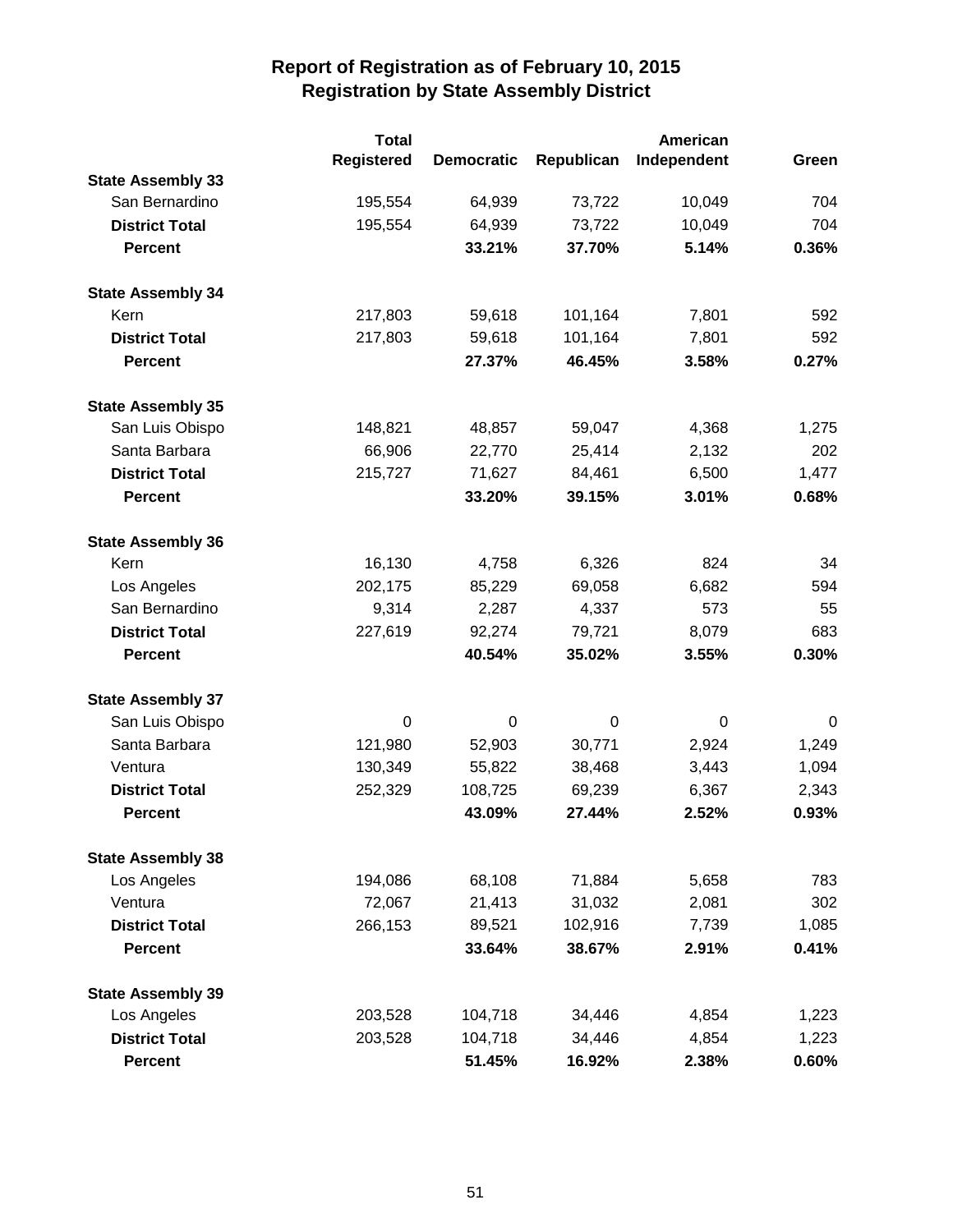|                          |             | Peace and |              | <b>No Party</b>   |  |
|--------------------------|-------------|-----------|--------------|-------------------|--|
|                          | Libertarian | Freedom   | <b>Other</b> | <b>Preference</b> |  |
| <b>State Assembly 33</b> |             |           |              |                   |  |
| San Bernardino           | 1,498       | 755       | 620          | 43,267            |  |
| <b>District Total</b>    | 1,498       | 755       | 620          | 43,267            |  |
| <b>Percent</b>           | 0.77%       | 0.39%     | 0.32%        | 22.13%            |  |
| <b>State Assembly 34</b> |             |           |              |                   |  |
| Kern                     | 1,734       | 559       | 270          | 46,065            |  |
| <b>District Total</b>    | 1,734       | 559       | 270          | 46,065            |  |
| <b>Percent</b>           | 0.80%       | 0.26%     | 0.12%        | 21.15%            |  |
| <b>State Assembly 35</b> |             |           |              |                   |  |
| San Luis Obispo          | 1,338       | 330       | 1,791        | 31,815            |  |
| Santa Barbara            | 409         | 187       | 706          | 15,086            |  |
| <b>District Total</b>    | 1,747       | 517       | 2,497        | 46,901            |  |
| <b>Percent</b>           | 0.81%       | 0.24%     | 1.16%        | 21.74%            |  |
| <b>State Assembly 36</b> |             |           |              |                   |  |
| Kern                     | 136         | 69        | 23           | 3,960             |  |
| Los Angeles              | 1,129       | 816       | 1,683        | 36,984            |  |
| San Bernardino           | 116         | 20        | 44           | 1,882             |  |
| <b>District Total</b>    | 1,381       | 905       | 1,750        | 42,826            |  |
| <b>Percent</b>           | 0.61%       | 0.40%     | 0.77%        | 18.81%            |  |
| <b>State Assembly 37</b> |             |           |              |                   |  |
| San Luis Obispo          | 0           | 0         | 0            | 0                 |  |
| Santa Barbara            | 1,052       | 259       | 1,388        | 31,434            |  |
| Ventura                  | 980         | 416       | 1,968        | 28,158            |  |
| <b>District Total</b>    | 2,032       | 675       | 3,356        | 59,592            |  |
| <b>Percent</b>           | 0.81%       | 0.27%     | 1.33%        | 23.62%            |  |
| <b>State Assembly 38</b> |             |           |              |                   |  |
| Los Angeles              | 1,336       | 517       | 2,070        | 43,730            |  |
| Ventura                  | 590         | 144       | 1,005        | 15,500            |  |
| <b>District Total</b>    | 1,926       | 661       | 3,075        | 59,230            |  |
| <b>Percent</b>           | 0.72%       | 0.25%     | 1.16%        | 22.25%            |  |
| <b>State Assembly 39</b> |             |           |              |                   |  |
| Los Angeles              | 1,327       | 1,317     | 2,429        | 53,214            |  |
| <b>District Total</b>    | 1,327       | 1,317     | 2,429        | 53,214            |  |
| <b>Percent</b>           | 0.65%       | 0.65%     | 1.19%        | 26.15%            |  |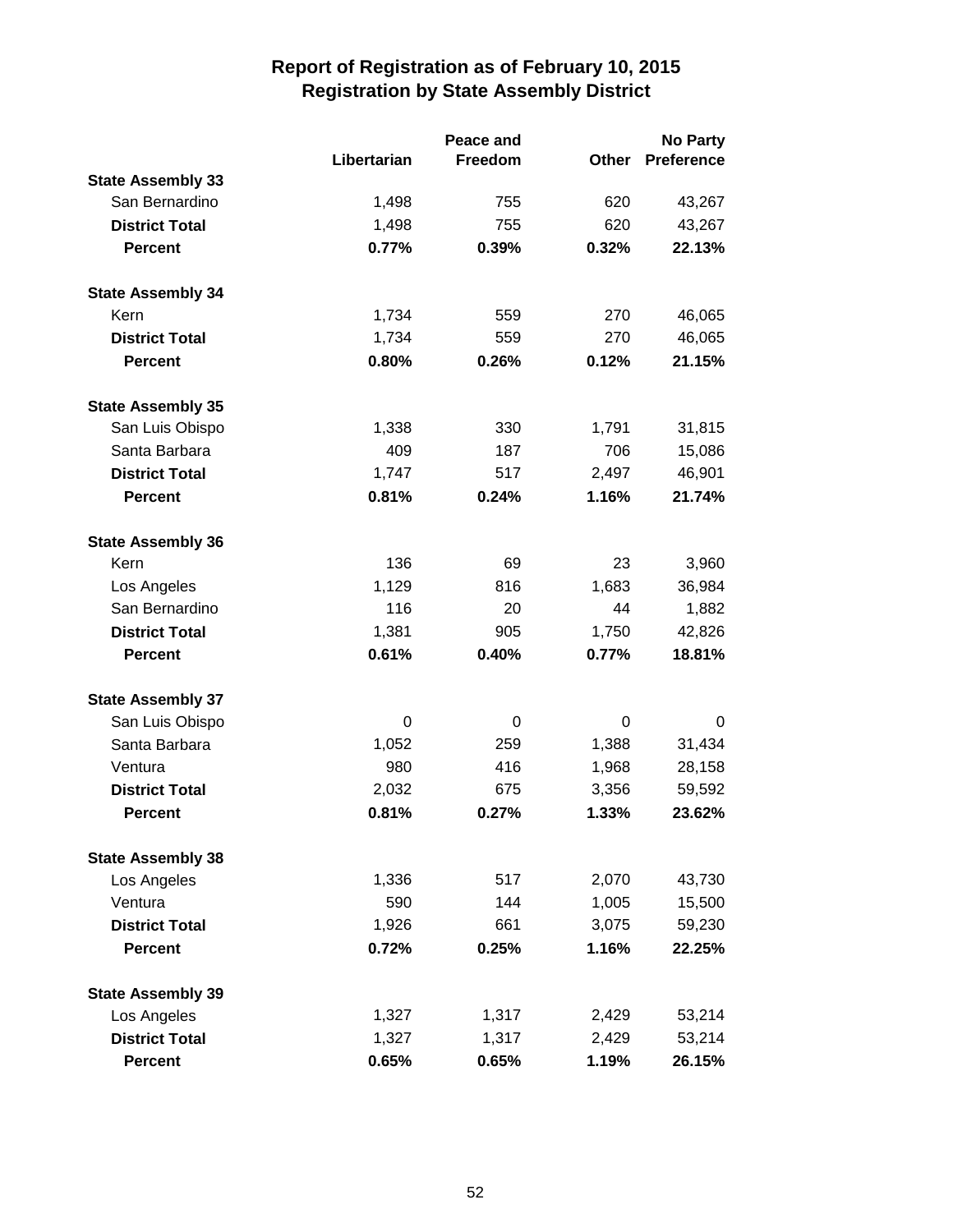|                          | <b>Total</b>      |                   |            |             |       |
|--------------------------|-------------------|-------------------|------------|-------------|-------|
|                          | <b>Registered</b> | <b>Democratic</b> | Republican | Independent | Green |
| <b>State Assembly 40</b> |                   |                   |            |             |       |
| San Bernardino           | 209,861           | 77,291            | 77,464     | 7,041       | 819   |
| <b>District Total</b>    | 209,861           | 77,291            | 77,464     | 7,041       | 819   |
| <b>Percent</b>           |                   | 36.83%            | 36.91%     | 3.36%       | 0.39% |
| <b>State Assembly 41</b> |                   |                   |            |             |       |
| Los Angeles              | 224,856           | 101,071           | 62,445     | 5,207       | 1,554 |
| San Bernardino           | 53,377            | 17,139            | 22,790     | 1,709       | 240   |
| <b>District Total</b>    | 278,233           | 118,210           | 85,235     | 6,916       | 1,794 |
| <b>Percent</b>           |                   | 42.49%            | 30.63%     | 2.49%       | 0.64% |
| <b>State Assembly 42</b> |                   |                   |            |             |       |
| Riverside                | 150,837           | 53,654            | 60,135     | 5,250       | 446   |
| San Bernardino           | 55,121            | 15,263            | 23,885     | 2,623       | 302   |
| <b>District Total</b>    | 205,958           | 68,917            | 84,020     | 7,873       | 748   |
| <b>Percent</b>           |                   | 33.46%            | 40.79%     | 3.82%       | 0.36% |
| <b>State Assembly 43</b> |                   |                   |            |             |       |
| Los Angeles              | 259,731           | 114,496           | 60,123     | 5,942       | 1,656 |
| <b>District Total</b>    | 259,731           | 114,496           | 60,123     | 5,942       | 1,656 |
| <b>Percent</b>           |                   | 44.08%            | 23.15%     | 2.29%       | 0.64% |
| <b>State Assembly 44</b> |                   |                   |            |             |       |
| Los Angeles              | 6,102             | 1,959             | 2,498      | 183         | 25    |
| Ventura                  | 226,688           | 90,205            | 76,444     | 5,631       | 922   |
| <b>District Total</b>    | 232,790           | 92,164            | 78,942     | 5,814       | 947   |
| <b>Percent</b>           |                   | 39.59%            | 33.91%     | 2.50%       | 0.41% |
| <b>State Assembly 45</b> |                   |                   |            |             |       |
| Los Angeles              | 252,443           | 121,056           | 60,864     | 6,111       | 1,318 |
| Ventura                  | 1,328             | 470               | 501        | 31          | 3     |
| <b>District Total</b>    | 253,771           | 121,526           | 61,365     | 6,142       | 1,321 |
| <b>Percent</b>           |                   | 47.89%            | 24.18%     | 2.42%       | 0.52% |
| <b>State Assembly 46</b> |                   |                   |            |             |       |
| Los Angeles              | 221,289           | 114,376           | 36,278     | 5,551       | 1,329 |
| <b>District Total</b>    | 221,289           | 114,376           | 36,278     | 5,551       | 1,329 |
| <b>Percent</b>           |                   | 51.69%            | 16.39%     | 2.51%       | 0.60% |
| <b>State Assembly 47</b> |                   |                   |            |             |       |
| San Bernardino           | 176,726           | 84,601            | 43,274     | 4,874       | 549   |
| <b>District Total</b>    | 176,726           | 84,601            | 43,274     | 4,874       | 549   |
| <b>Percent</b>           |                   | 47.87%            | 24.49%     | 2.76%       | 0.31% |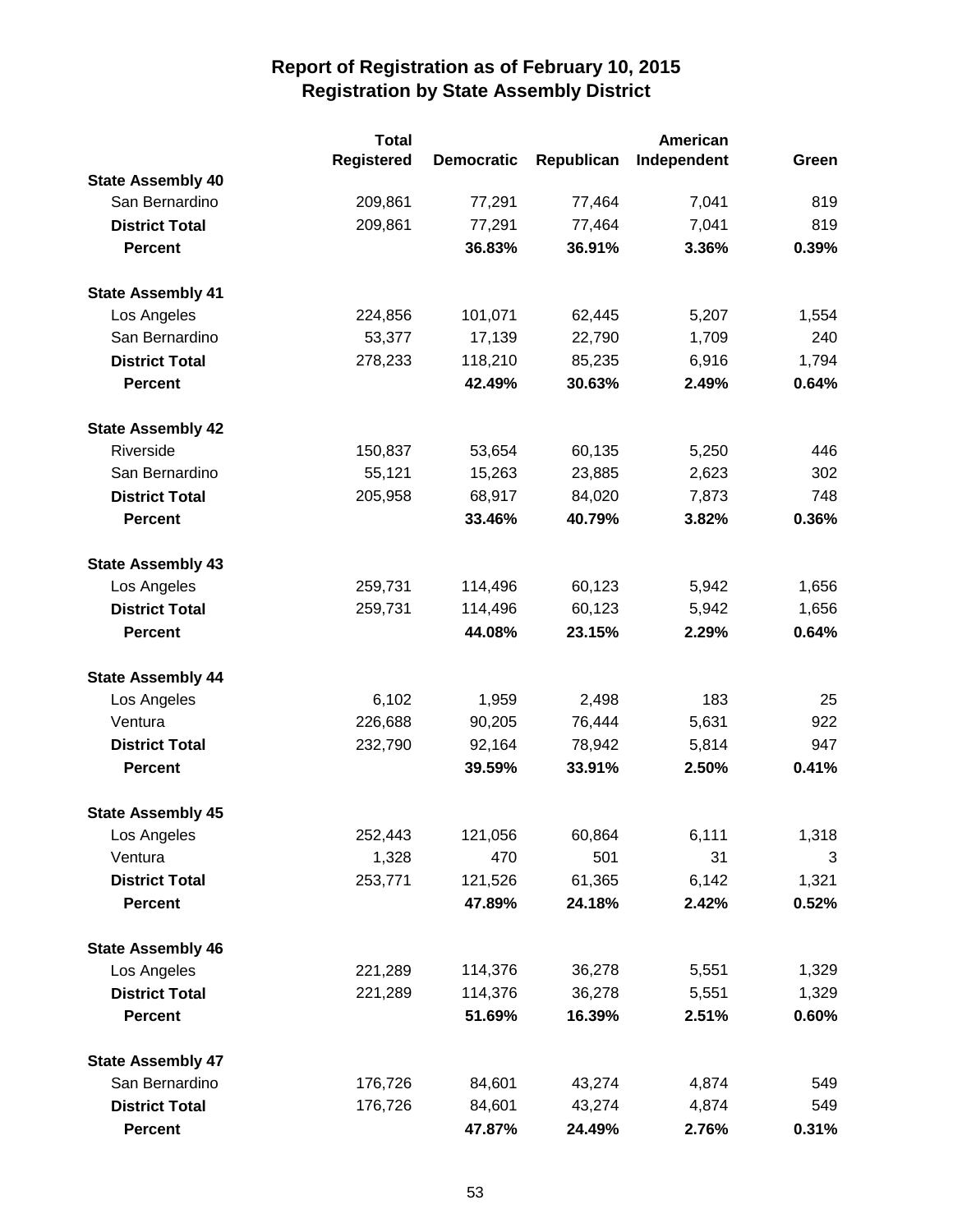|                          |                | Peace and |       | <b>No Party</b>   |  |
|--------------------------|----------------|-----------|-------|-------------------|--|
|                          | Libertarian    | Freedom   | Other | <b>Preference</b> |  |
| <b>State Assembly 40</b> |                |           |       |                   |  |
| San Bernardino           | 1,278          | 884       | 468   | 44,616            |  |
| <b>District Total</b>    | 1,278          | 884       | 468   | 44,616            |  |
| <b>Percent</b>           | 0.61%          | 0.42%     | 0.22% | 21.26%            |  |
| <b>State Assembly 41</b> |                |           |       |                   |  |
| Los Angeles              | 1,452          | 1,253     | 2,111 | 49,763            |  |
| San Bernardino           | 362            | 187       | 102   | 10,848            |  |
| <b>District Total</b>    | 1,814          | 1,440     | 2,213 | 60,611            |  |
| <b>Percent</b>           | 0.65%          | 0.52%     | 0.80% | 21.78%            |  |
| <b>State Assembly 42</b> |                |           |       |                   |  |
| Riverside                | 949            | 374       | 1,275 | 28,754            |  |
| San Bernardino           | 495            | 163       | 210   | 12,180            |  |
| <b>District Total</b>    | 1,444          | 537       | 1,485 | 40,934            |  |
| <b>Percent</b>           | 0.70%          | 0.26%     | 0.72% | 19.87%            |  |
| <b>State Assembly 43</b> |                |           |       |                   |  |
| Los Angeles              | 1,759          | 1,175     | 2,841 | 71,739            |  |
| <b>District Total</b>    | 1,759          | 1,175     | 2,841 | 71,739            |  |
| <b>Percent</b>           | 0.68%          | 0.45%     | 1.09% | 27.62%            |  |
| <b>State Assembly 44</b> |                |           |       |                   |  |
| Los Angeles              | 40             | 14        | 86    | 1,297             |  |
| Ventura                  | 1,537          | 540       | 3,061 | 48,348            |  |
| <b>District Total</b>    | 1,577          | 554       | 3,147 | 49,645            |  |
| <b>Percent</b>           | 0.68%          | 0.24%     | 1.35% | 21.33%            |  |
| <b>State Assembly 45</b> |                |           |       |                   |  |
| Los Angeles              | 1,563          | 1,041     | 2,525 | 57,965            |  |
| Ventura                  | $\overline{7}$ | 5         | 20    | 291               |  |
| <b>District Total</b>    | 1,570          | 1,046     | 2,545 | 58,256            |  |
| <b>Percent</b>           | 0.62%          | 0.41%     | 1.00% | 22.96%            |  |
| <b>State Assembly 46</b> |                |           |       |                   |  |
| Los Angeles              | 1,574          | 1,011     | 2,521 | 58,649            |  |
| <b>District Total</b>    | 1,574          | 1,011     | 2,521 | 58,649            |  |
| <b>Percent</b>           | 0.71%          | 0.46%     | 1.14% | 26.50%            |  |
| <b>State Assembly 47</b> |                |           |       |                   |  |
| San Bernardino           | 857            | 1,206     | 391   | 40,974            |  |
| <b>District Total</b>    | 857            | 1,206     | 391   | 40,974            |  |
| <b>Percent</b>           | 0.48%          | 0.68%     | 0.22% | 23.19%            |  |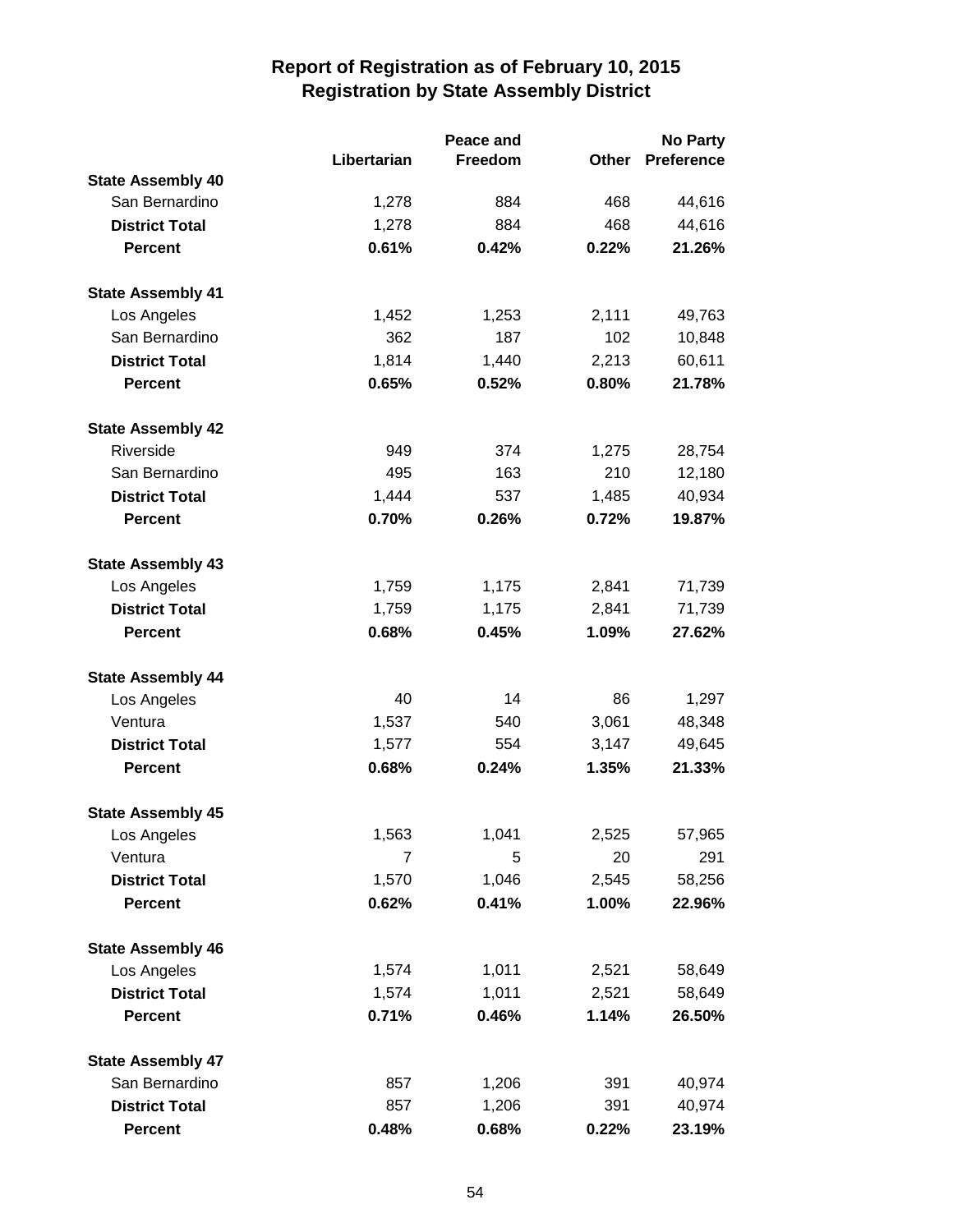|                          | <b>Total</b>      |                   |            | American    |       |
|--------------------------|-------------------|-------------------|------------|-------------|-------|
|                          | <b>Registered</b> | <b>Democratic</b> | Republican | Independent | Green |
| <b>State Assembly 48</b> |                   |                   |            |             |       |
| Los Angeles              | 217,232           | 98,995            | 56,163     | 5,389       | 830   |
| <b>District Total</b>    | 217,232           | 98,995            | 56,163     | 5,389       | 830   |
| <b>Percent</b>           |                   | 45.57%            | 25.85%     | 2.48%       | 0.38% |
| <b>State Assembly 49</b> |                   |                   |            |             |       |
| Los Angeles              | 204,898           | 82,796            | 46,365     | 3,976       | 779   |
| <b>District Total</b>    | 204,898           | 82,796            | 46,365     | 3,976       | 779   |
| <b>Percent</b>           |                   | 40.41%            | 22.63%     | 1.94%       | 0.38% |
| <b>State Assembly 50</b> |                   |                   |            |             |       |
| Los Angeles              | 309,929           | 158,213           | 54,420     | 7,253       | 2,276 |
| <b>District Total</b>    | 309,929           | 158,213           | 54,420     | 7,253       | 2,276 |
| <b>Percent</b>           |                   | 51.05%            | 17.56%     | 2.34%       | 0.73% |
| <b>State Assembly 51</b> |                   |                   |            |             |       |
| Los Angeles              | 200,634           | 116,669           | 21,973     | 3,694       | 1,666 |
| <b>District Total</b>    | 200,634           | 116,669           | 21,973     | 3,694       | 1,666 |
| <b>Percent</b>           |                   | 58.15%            | 10.95%     | 1.84%       | 0.83% |
| <b>State Assembly 52</b> |                   |                   |            |             |       |
| Los Angeles              | 59,621            | 29,629            | 11,166     | 1,314       | 258   |
| San Bernardino           | 115,356           | 51,039            | 33,006     | 3,231       | 385   |
| <b>District Total</b>    | 174,977           | 80,668            | 44,172     | 4,545       | 643   |
| <b>Percent</b>           |                   | 46.10%            | 25.24%     | 2.60%       | 0.37% |
| <b>State Assembly 53</b> |                   |                   |            |             |       |
| Los Angeles              | 152,643           | 86,638            | 15,629     | 2,977       | 953   |
| <b>District Total</b>    | 152,643           | 86,638            | 15,629     | 2,977       | 953   |
| <b>Percent</b>           |                   | 56.76%            | 10.24%     | 1.95%       | 0.62% |
| <b>State Assembly 54</b> |                   |                   |            |             |       |
| Los Angeles              | 276,025           | 170,886           | 28,711     | 5,620       | 1,609 |
| <b>District Total</b>    | 276,025           | 170,886           | 28,711     | 5,620       | 1,609 |
| <b>Percent</b>           |                   | 61.91%            | 10.40%     | 2.04%       | 0.58% |
| <b>State Assembly 55</b> |                   |                   |            |             |       |
| Los Angeles              | 87,236            | 30,696            | 24,236     | 1,818       | 285   |
| Orange                   | 113,228           | 31,374            | 53,706     | 2,996       | 371   |
| San Bernardino           | 37,079            | 11,557            | 14,751     | 1,076       | 94    |
| <b>District Total</b>    | 237,543           | 73,627            | 92,693     | 5,890       | 750   |
| <b>Percent</b>           |                   | 31.00%            | 39.02%     | 2.48%       | 0.32% |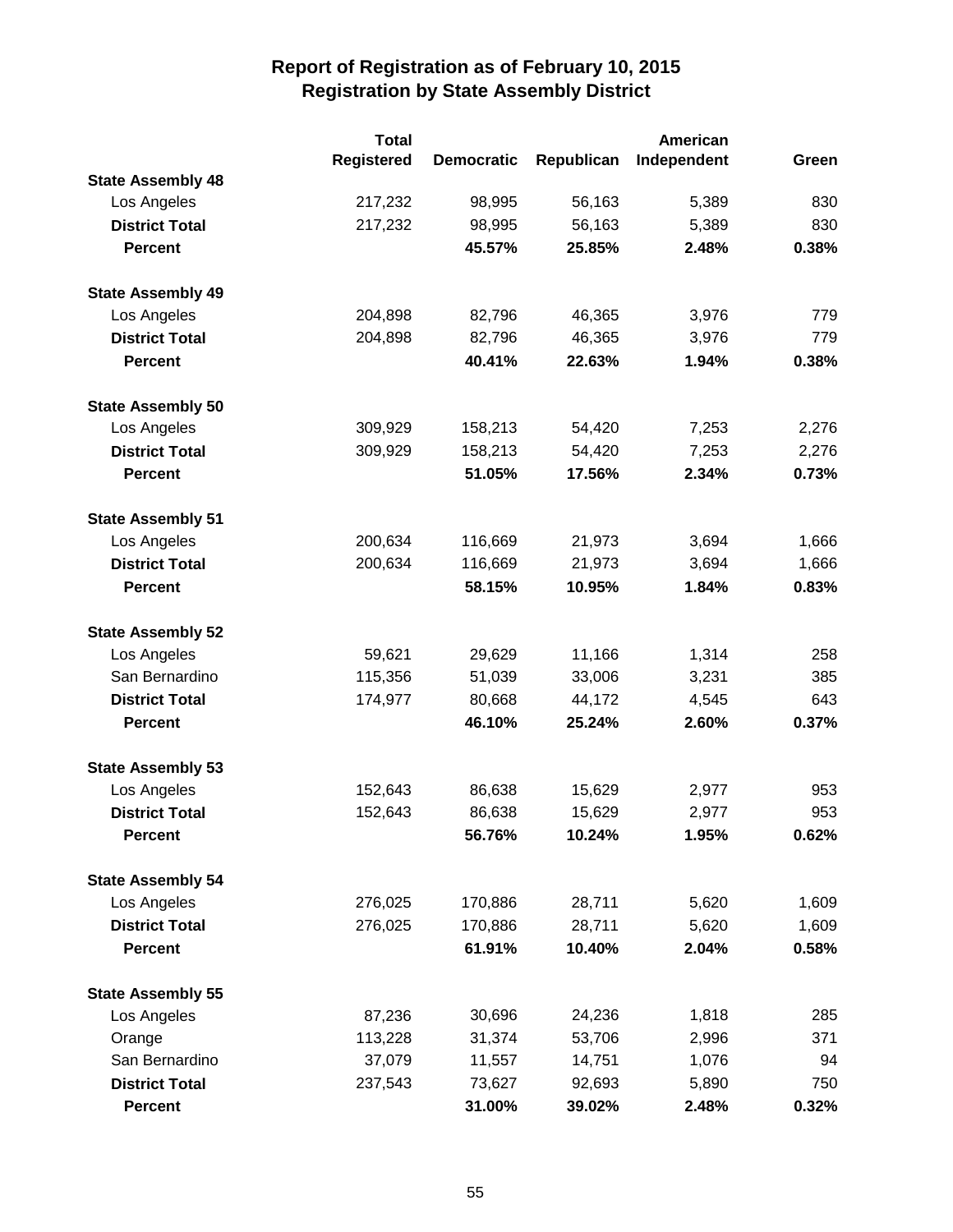|                          |             | Peace and |              | <b>No Party</b>   |  |
|--------------------------|-------------|-----------|--------------|-------------------|--|
|                          | Libertarian | Freedom   | <b>Other</b> | <b>Preference</b> |  |
| <b>State Assembly 48</b> |             |           |              |                   |  |
| Los Angeles              | 1,166       | 2,589     | 1,603        | 50,497            |  |
| <b>District Total</b>    | 1,166       | 2,589     | 1,603        | 50,497            |  |
| <b>Percent</b>           | 0.54%       | 1.19%     | 0.74%        | 23.25%            |  |
| <b>State Assembly 49</b> |             |           |              |                   |  |
| Los Angeles              | 917         | 1,510     | 1,469        | 67,086            |  |
| <b>District Total</b>    | 917         | 1,510     | 1,469        | 67,086            |  |
| <b>Percent</b>           | 0.45%       | 0.74%     | 0.72%        | 32.74%            |  |
| <b>State Assembly 50</b> |             |           |              |                   |  |
| Los Angeles              | 2,226       | 947       | 3,843        | 80,751            |  |
| <b>District Total</b>    | 2,226       | 947       | 3,843        | 80,751            |  |
| <b>Percent</b>           | 0.72%       | 0.31%     | 1.24%        | 26.05%            |  |
| <b>State Assembly 51</b> |             |           |              |                   |  |
| Los Angeles              | 1,080       | 2,122     | 1,594        | 51,836            |  |
| <b>District Total</b>    | 1,080       | 2,122     | 1,594        | 51,836            |  |
| <b>Percent</b>           | 0.54%       | 1.06%     | 0.79%        | 25.84%            |  |
| <b>State Assembly 52</b> |             |           |              |                   |  |
| Los Angeles              | 319         | 1,893     | 498          | 14,544            |  |
| San Bernardino           | 710         | 686       | 202          | 26,097            |  |
| <b>District Total</b>    | 1,029       | 2,579     | 700          | 40,641            |  |
| <b>Percent</b>           | 0.59%       | 1.47%     | 0.40%        | 23.23%            |  |
| <b>State Assembly 53</b> |             |           |              |                   |  |
| Los Angeles              | 875         | 1,540     | 1,157        | 42,874            |  |
| <b>District Total</b>    | 875         | 1,540     | 1,157        | 42,874            |  |
| <b>Percent</b>           | $0.57\%$    | 1.01%     | 0.76%        | 28.09%            |  |
| <b>State Assembly 54</b> |             |           |              |                   |  |
| Los Angeles              | 1,572       | 1,261     | 2,888        | 63,478            |  |
| <b>District Total</b>    | 1,572       | 1,261     | 2,888        | 63,478            |  |
| <b>Percent</b>           | 0.57%       | 0.46%     | 1.05%        | 23.00%            |  |
| <b>State Assembly 55</b> |             |           |              |                   |  |
| Los Angeles              | 359         | 641       | 648          | 28,553            |  |
| Orange                   | 871         | 237       | 394          | 23,279            |  |
| San Bernardino           | 207         | 129       | 71           | 9,194             |  |
| <b>District Total</b>    | 1,437       | 1,007     | 1,113        | 61,026            |  |
| <b>Percent</b>           | 0.60%       | 0.42%     | 0.47%        | 25.69%            |  |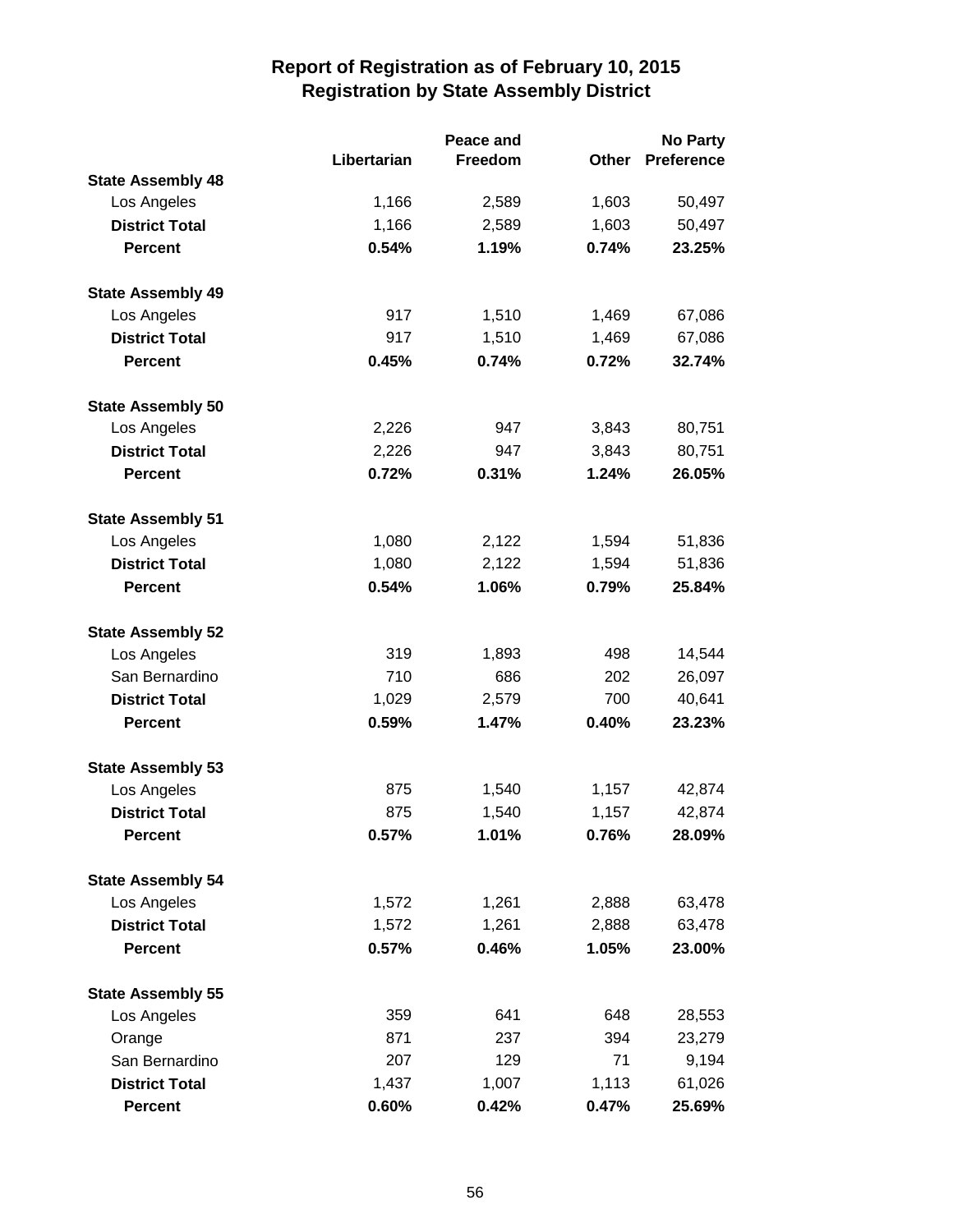|                          | <b>Total</b>      |                   |            | American    |       |
|--------------------------|-------------------|-------------------|------------|-------------|-------|
|                          | <b>Registered</b> | <b>Democratic</b> | Republican | Independent | Green |
| <b>State Assembly 56</b> |                   |                   |            |             |       |
| Imperial                 | 57,934            | 28,519            | 12,726     | 1,413       | 132   |
| Riverside                | 94,635            | 41,637            | 32,524     | 2,226       | 227   |
| <b>District Total</b>    | 152,569           | 70,156            | 45,250     | 3,639       | 359   |
| <b>Percent</b>           |                   | 45.98%            | 29.66%     | 2.39%       | 0.24% |
| <b>State Assembly 57</b> |                   |                   |            |             |       |
| Los Angeles              | 234,308           | 110,184           | 61,081     | 5,425       | 818   |
| <b>District Total</b>    | 234,308           | 110,184           | 61,081     | 5,425       | 818   |
| <b>Percent</b>           |                   | 47.03%            | 26.07%     | 2.32%       | 0.35% |
| <b>State Assembly 58</b> |                   |                   |            |             |       |
| Los Angeles              | 226,772           | 118,118           | 45,414     | 4,616       | 741   |
| <b>District Total</b>    | 226,772           | 118,118           | 45,414     | 4,616       | 741   |
| <b>Percent</b>           |                   | 52.09%            | 20.03%     | 2.04%       | 0.33% |
| <b>State Assembly 59</b> |                   |                   |            |             |       |
| Los Angeles              | 169,396           | 114,670           | 10,224     | 3,097       | 572   |
| <b>District Total</b>    | 169,396           | 114,670           | 10,224     | 3,097       | 572   |
| <b>Percent</b>           |                   | 67.69%            | 6.04%      | 1.83%       | 0.34% |
| <b>State Assembly 60</b> |                   |                   |            |             |       |
| Riverside                | 173,921           | 60,066            | 68,737     | 4,815       | 491   |
| <b>District Total</b>    | 173,921           | 60,066            | 68,737     | 4,815       | 491   |
| <b>Percent</b>           |                   | 34.54%            | 39.52%     | 2.77%       | 0.28% |
| <b>State Assembly 61</b> |                   |                   |            |             |       |
| Riverside                | 188,500           | 81,969            | 62,063     | 4,759       | 642   |
| <b>District Total</b>    | 188,500           | 81,969            | 62,063     | 4,759       | 642   |
| <b>Percent</b>           |                   | 43.48%            | 32.92%     | 2.52%       | 0.34% |
| <b>State Assembly 62</b> |                   |                   |            |             |       |
| Los Angeles              | 250,523           | 149,015           | 32,903     | 5,371       | 1,303 |
| <b>District Total</b>    | 250,523           | 149,015           | 32,903     | 5,371       | 1,303 |
| <b>Percent</b>           |                   | 59.48%            | 13.13%     | 2.14%       | 0.52% |
| <b>State Assembly 63</b> |                   |                   |            |             |       |
| Los Angeles              | 192,169           | 107,800           | 31,290     | 3,936       | 694   |
| <b>District Total</b>    | 192,169           | 107,800           | 31,290     | 3,936       | 694   |
| <b>Percent</b>           |                   | 56.10%            | 16.28%     | 2.05%       | 0.36% |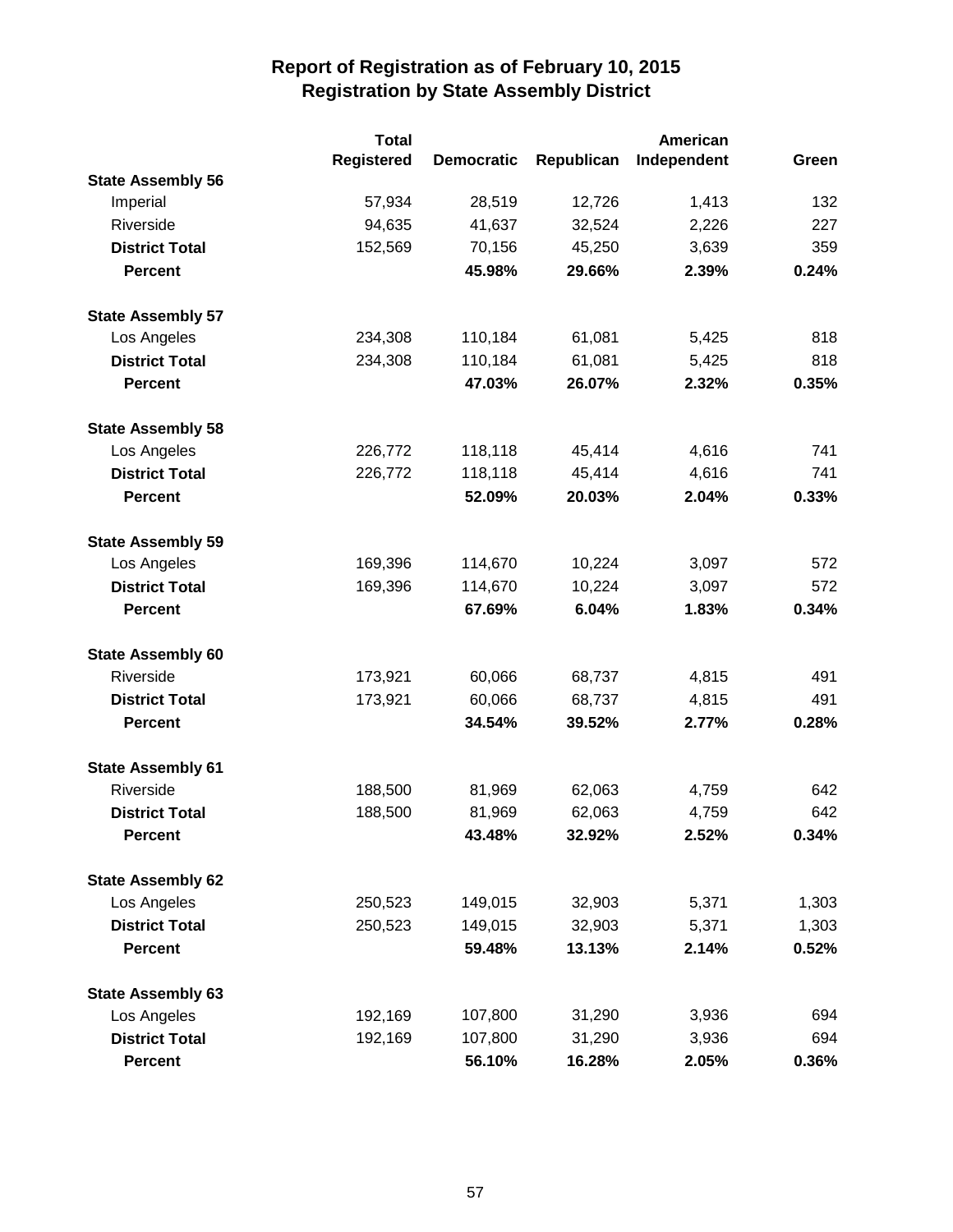|                          |             | Peace and | <b>No Party</b> |                   |  |
|--------------------------|-------------|-----------|-----------------|-------------------|--|
|                          | Libertarian | Freedom   | Other           | <b>Preference</b> |  |
| <b>State Assembly 56</b> |             |           |                 |                   |  |
| Imperial                 | 244         | 252       | 372             | 14,276            |  |
| Riverside                | 422         | 263       | 665             | 16,671            |  |
| <b>District Total</b>    | 666         | 515       | 1,037           | 30,947            |  |
| <b>Percent</b>           | 0.44%       | 0.34%     | 0.68%           | 20.28%            |  |
| <b>State Assembly 57</b> |             |           |                 |                   |  |
| Los Angeles              | 1,223       | 2,100     | 1,655           | 51,822            |  |
| <b>District Total</b>    | 1,223       | 2,100     | 1,655           | 51,822            |  |
| <b>Percent</b>           | 0.52%       | 0.90%     | 0.71%           | 22.12%            |  |
| <b>State Assembly 58</b> |             |           |                 |                   |  |
| Los Angeles              | 1,033       | 2,293     | 1,661           | 52,896            |  |
| <b>District Total</b>    | 1,033       | 2,293     | 1,661           | 52,896            |  |
| <b>Percent</b>           | 0.46%       | 1.01%     | 0.73%           | 23.33%            |  |
| <b>State Assembly 59</b> |             |           |                 |                   |  |
| Los Angeles              | 602         | 1,770     | 1,195           | 37,266            |  |
| <b>District Total</b>    | 602         | 1,770     | 1,195           | 37,266            |  |
| <b>Percent</b>           | 0.36%       | 1.04%     | 0.71%           | 22.00%            |  |
| <b>State Assembly 60</b> |             |           |                 |                   |  |
| Riverside                | 1,131       | 834       | 1,370           | 36,477            |  |
| <b>District Total</b>    | 1,131       | 834       | 1,370           | 36,477            |  |
| <b>Percent</b>           | 0.65%       | 0.48%     | 0.79%           | 20.97%            |  |
| <b>State Assembly 61</b> |             |           |                 |                   |  |
| Riverside                | 1,114       | 968       | 1,316           | 35,669            |  |
| <b>District Total</b>    | 1,114       | 968       | 1,316           | 35,669            |  |
| <b>Percent</b>           | 0.59%       | $0.51\%$  | 0.70%           | 18.92%            |  |
| <b>State Assembly 62</b> |             |           |                 |                   |  |
| Los Angeles              | 1,405       | 1,442     | 2,572           | 56,512            |  |
| <b>District Total</b>    | 1,405       | 1,442     | 2,572           | 56,512            |  |
| <b>Percent</b>           | 0.56%       | 0.58%     | 1.03%           | 22.56%            |  |
| <b>State Assembly 63</b> |             |           |                 |                   |  |
| Los Angeles              | 932         | 2,607     | 1,315           | 43,595            |  |
| <b>District Total</b>    | 932         | 2,607     | 1,315           | 43,595            |  |
| <b>Percent</b>           | 0.48%       | 1.36%     | 0.68%           | 22.69%            |  |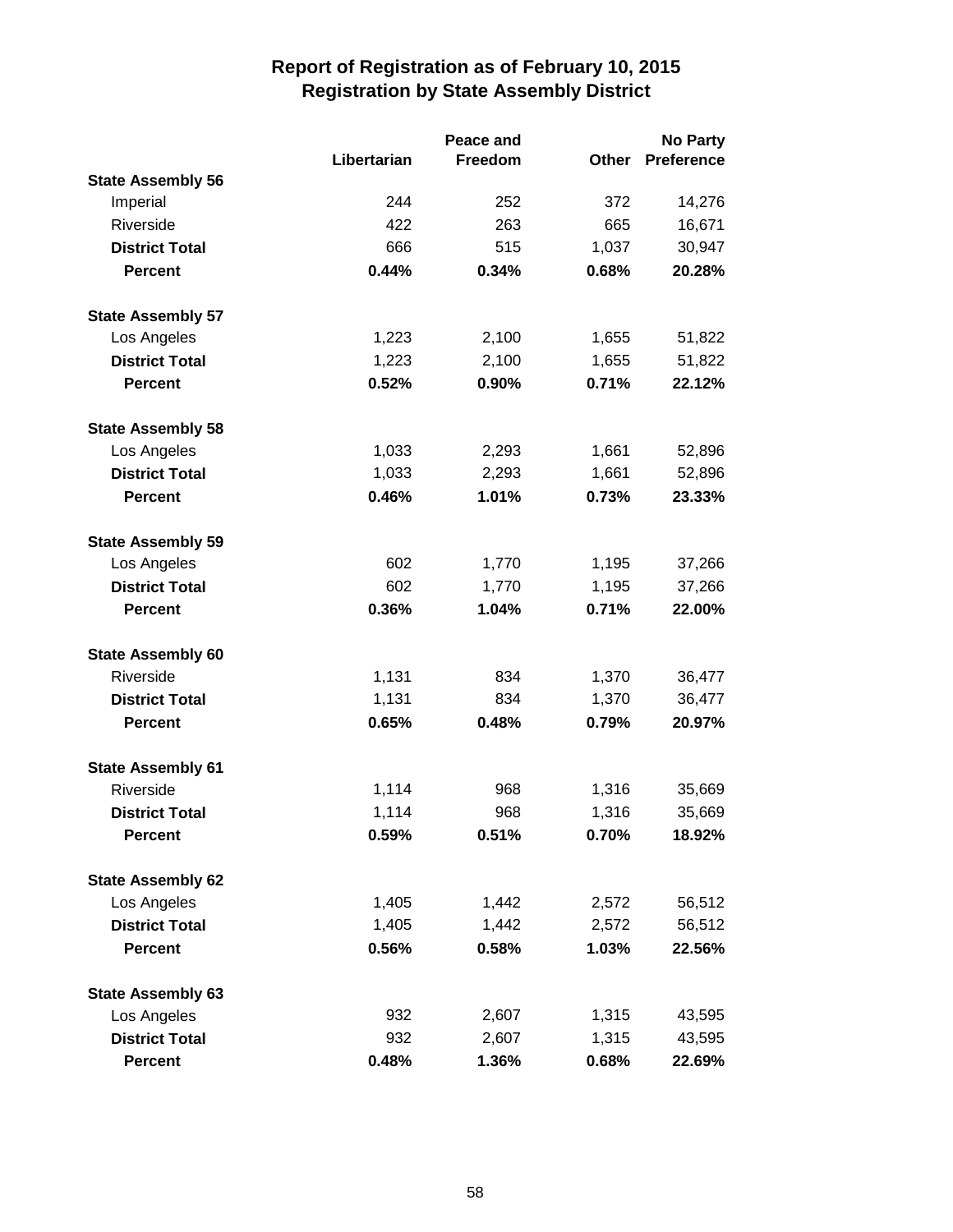|                          | <b>Total</b> | American          |            |             |       |
|--------------------------|--------------|-------------------|------------|-------------|-------|
|                          | Registered   | <b>Democratic</b> | Republican | Independent | Green |
| <b>State Assembly 64</b> |              |                   |            |             |       |
| Los Angeles              | 217,872      | 142,971           | 20,686     | 3,965       | 591   |
| <b>District Total</b>    | 217,872      | 142,971           | 20,686     | 3,965       | 591   |
| <b>Percent</b>           |              | 65.62%            | 9.49%      | 1.82%       | 0.27% |
| <b>State Assembly 65</b> |              |                   |            |             |       |
| Orange                   | 193,466      | 71,409            | 68,698     | 4,576       | 753   |
| <b>District Total</b>    | 193,466      | 71,409            | 68,698     | 4,576       | 753   |
| <b>Percent</b>           |              | 36.91%            | 35.51%     | 2.37%       | 0.39% |
| <b>State Assembly 66</b> |              |                   |            |             |       |
| Los Angeles              | 281,256      | 113,160           | 90,932     | 6,476       | 1,225 |
| <b>District Total</b>    | 281,256      | 113,160           | 90,932     | 6,476       | 1,225 |
| <b>Percent</b>           |              | 40.23%            | 32.33%     | 2.30%       | 0.44% |
| <b>State Assembly 67</b> |              |                   |            |             |       |
| Riverside                | 202,298      | 57,407            | 89,144     | 7,640       | 600   |
| <b>District Total</b>    | 202,298      | 57,407            | 89,144     | 7,640       | 600   |
| <b>Percent</b>           |              | 28.38%            | 44.07%     | 3.78%       | 0.30% |
| <b>State Assembly 68</b> |              |                   |            |             |       |
| Orange                   | 230,901      | 65,642            | 100,292    | 6,179       | 830   |
| <b>District Total</b>    | 230,901      | 65,642            | 100,292    | 6,179       | 830   |
| <b>Percent</b>           |              | 28.43%            | 43.44%     | 2.68%       | 0.36% |
| <b>State Assembly 69</b> |              |                   |            |             |       |
| Orange                   | 135,760      | 71,932            | 31,222     | 2,465       | 465   |
| <b>District Total</b>    | 135,760      | 71,932            | 31,222     | 2,465       | 465   |
| <b>Percent</b>           |              | 52.98%            | 23.00%     | 1.82%       | 0.34% |
| <b>State Assembly 70</b> |              |                   |            |             |       |
| Los Angeles              | 264,228      | 130,192           | 56,510     | 6,848       | 2,026 |
| <b>District Total</b>    | 264,228      | 130,192           | 56,510     | 6,848       | 2,026 |
| <b>Percent</b>           |              | 49.27%            | 21.39%     | 2.59%       | 0.77% |
| <b>State Assembly 71</b> |              |                   |            |             |       |
| Riverside                | 18,925       | 4,824             | 9,238      | 848         | 112   |
| San Diego                | 218,379      | 61,710            | 92,301     | 8,904       | 870   |
| <b>District Total</b>    | 237,304      | 66,534            | 101,539    | 9,752       | 982   |
| <b>Percent</b>           |              | 28.04%            | 42.79%     | 4.11%       | 0.41% |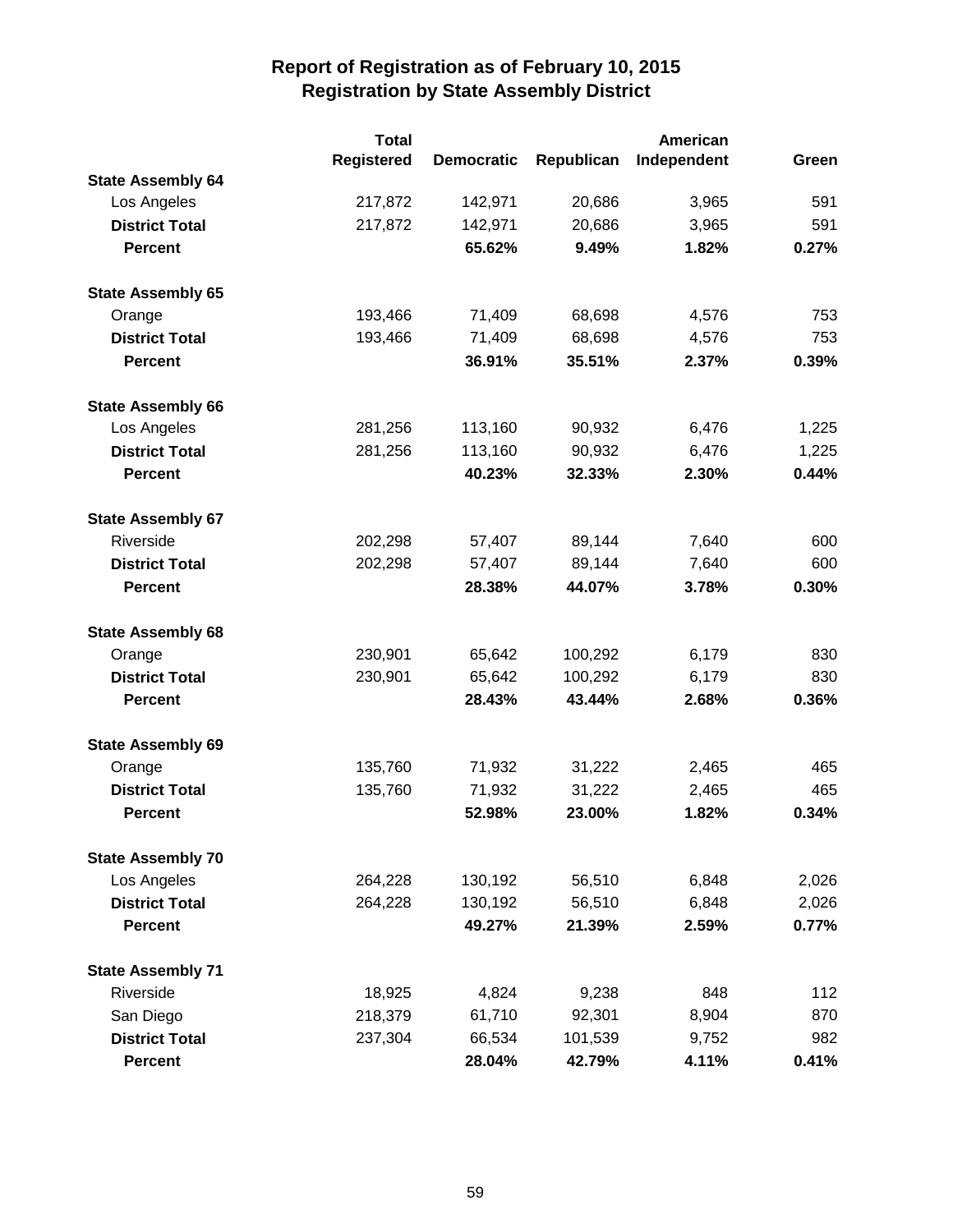|                          | Peace and   |         |              | <b>No Party</b>   |
|--------------------------|-------------|---------|--------------|-------------------|
|                          | Libertarian | Freedom | <b>Other</b> | <b>Preference</b> |
| <b>State Assembly 64</b> |             |         |              |                   |
| Los Angeles              | 685         | 2,562   | 1,782        | 44,630            |
| <b>District Total</b>    | 685         | 2,562   | 1,782        | 44,630            |
| <b>Percent</b>           | 0.31%       | 1.18%   | 0.82%        | 20.48%            |
| <b>State Assembly 65</b> |             |         |              |                   |
| Orange                   | 1,421       | 616     | 717          | 45,276            |
| <b>District Total</b>    | 1,421       | 616     | 717          | 45,276            |
| <b>Percent</b>           | 0.73%       | 0.32%   | 0.37%        | 23.40%            |
| <b>State Assembly 66</b> |             |         |              |                   |
| Los Angeles              | 1,902       | 847     | 2,736        | 63,978            |
| <b>District Total</b>    | 1,902       | 847     | 2,736        | 63,978            |
| <b>Percent</b>           | 0.68%       | 0.30%   | 0.97%        | 22.75%            |
| <b>State Assembly 67</b> |             |         |              |                   |
| Riverside                | 1,454       | 552     | 1,937        | 43,564            |
| <b>District Total</b>    | 1,454       | 552     | 1,937        | 43,564            |
| <b>Percent</b>           | 0.72%       | 0.27%   | 0.96%        | 21.53%            |
| <b>State Assembly 68</b> |             |         |              |                   |
| Orange                   | 2,091       | 534     | 826          | 54,507            |
| <b>District Total</b>    | 2,091       | 534     | 826          | 54,507            |
| <b>Percent</b>           | 0.91%       | 0.23%   | 0.36%        | 23.61%            |
| <b>State Assembly 69</b> |             |         |              |                   |
| Orange                   | 918         | 507     | 426          | 27,825            |
| <b>District Total</b>    | 918         | 507     | 426          | 27,825            |
| <b>Percent</b>           | 0.68%       | 0.37%   | 0.31%        | 20.50%            |
| <b>State Assembly 70</b> |             |         |              |                   |
| Los Angeles              | 1,981       | 2,646   | 2,465        | 61,560            |
| <b>District Total</b>    | 1,981       | 2,646   | 2,465        | 61,560            |
| <b>Percent</b>           | 0.75%       | 1.00%   | 0.93%        | 23.30%            |
| <b>State Assembly 71</b> |             |         |              |                   |
| Riverside                | 186         | 69      | 206          | 3,442             |
| San Diego                | 1,869       | 544     | 996          | 51,185            |
| <b>District Total</b>    | 2,055       | 613     | 1,202        | 54,627            |
| <b>Percent</b>           | 0.87%       | 0.26%   | 0.51%        | 23.02%            |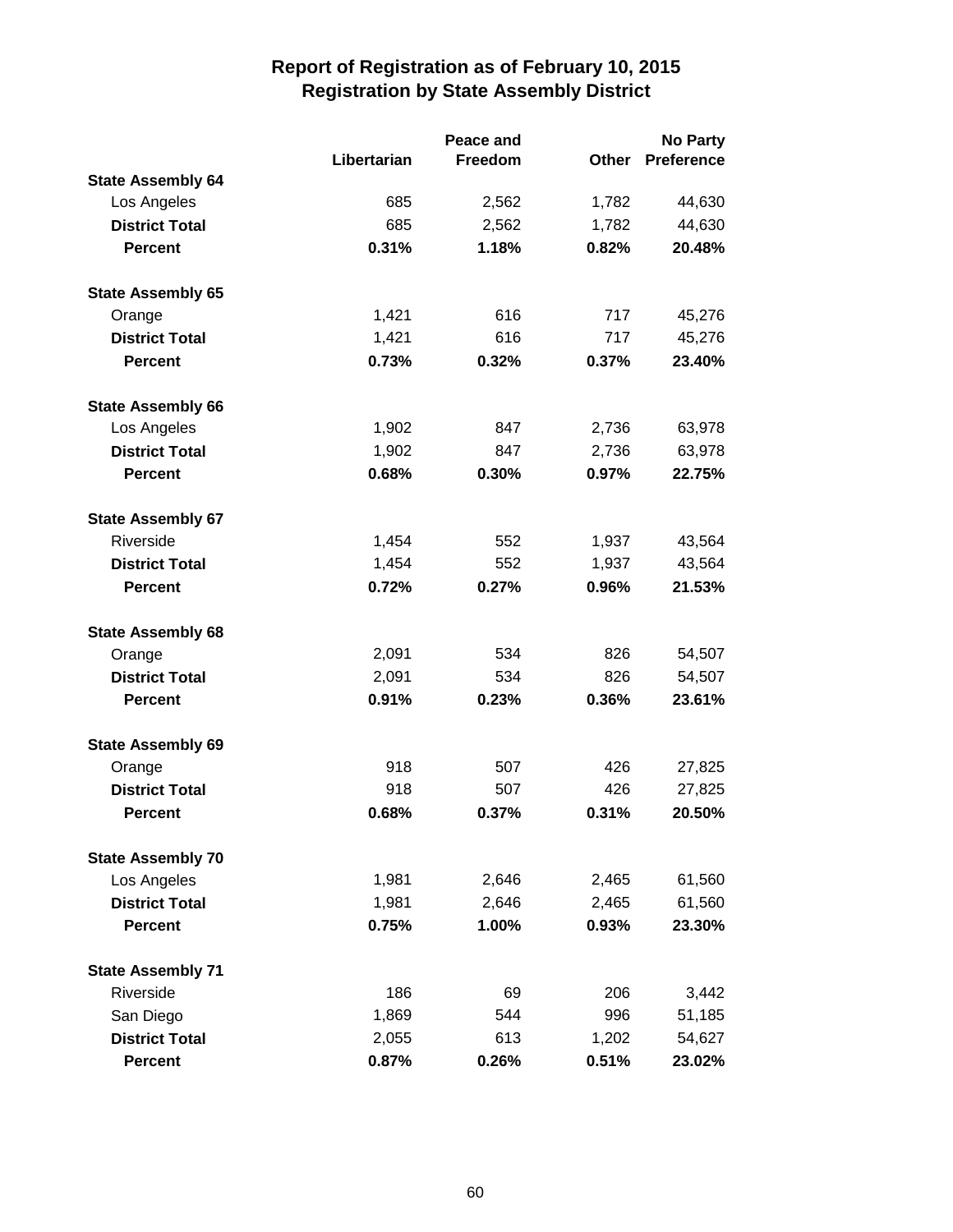|                          | <b>Total</b>      |                   |            | American    |       |
|--------------------------|-------------------|-------------------|------------|-------------|-------|
|                          | <b>Registered</b> | <b>Democratic</b> | Republican | Independent | Green |
| <b>State Assembly 72</b> |                   |                   |            |             |       |
| Orange                   | 225,551           | 70,364            | 92,897     | 5,892       | 839   |
| <b>District Total</b>    | 225,551           | 70,364            | 92,897     | 5,892       | 839   |
| <b>Percent</b>           |                   | 31.20%            | 41.19%     | 2.61%       | 0.37% |
| <b>State Assembly 73</b> |                   |                   |            |             |       |
| Orange                   | 260,824           | 65,894            | 122,793    | 8,261       | 1,010 |
| <b>District Total</b>    | 260,824           | 65,894            | 122,793    | 8,261       | 1,010 |
| <b>Percent</b>           |                   | 25.26%            | 47.08%     | 3.17%       | 0.39% |
| <b>State Assembly 74</b> |                   |                   |            |             |       |
| Orange                   | 257,849           | 74,089            | 105,721    | 7,538       | 1,353 |
| <b>District Total</b>    | 257,849           | 74,089            | 105,721    | 7,538       | 1,353 |
| <b>Percent</b>           |                   | 28.73%            | 41.00%     | 2.92%       | 0.52% |
| <b>State Assembly 75</b> |                   |                   |            |             |       |
| Riverside                | 52,643            | 12,941            | 24,539     | 2,099       | 152   |
| San Diego                | 168,027           | 44,126            | 72,509     | 6,512       | 684   |
| <b>District Total</b>    | 220,670           | 57,067            | 97,048     | 8,611       | 836   |
| <b>Percent</b>           |                   | 25.86%            | 43.98%     | 3.90%       | 0.38% |
| <b>State Assembly 76</b> |                   |                   |            |             |       |
| San Diego                | 228,848           | 69,796            | 85,097     | 8,589       | 1,236 |
| <b>District Total</b>    | 228,848           | 69,796            | 85,097     | 8,589       | 1,236 |
| <b>Percent</b>           |                   | 30.50%            | 37.18%     | 3.75%       | 0.54% |
| <b>State Assembly 77</b> |                   |                   |            |             |       |
| San Diego                | 259,108           | 77,339            | 94,174     | 8,276       | 976   |
| <b>District Total</b>    | 259,108           | 77,339            | 94,174     | 8,276       | 976   |
| <b>Percent</b>           |                   | 29.85%            | 36.35%     | 3.19%       | 0.38% |
| <b>State Assembly 78</b> |                   |                   |            |             |       |
| San Diego                | 262,454           | 103,015           | 65,471     | 8,842       | 2,174 |
| <b>District Total</b>    | 262,454           | 103,015           | 65,471     | 8,842       | 2,174 |
| <b>Percent</b>           |                   | 39.25%            | 24.95%     | 3.37%       | 0.83% |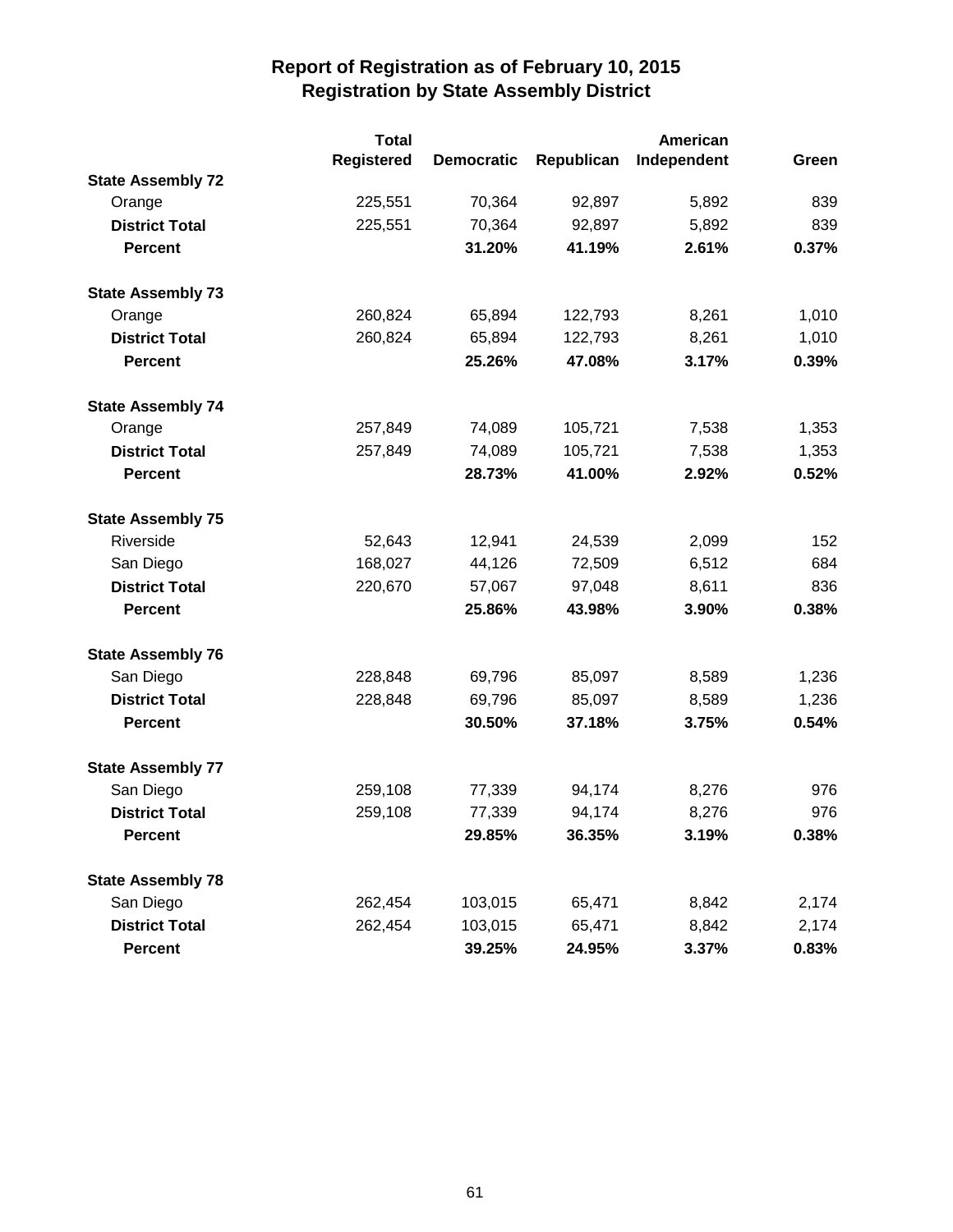|                          |             | <b>No Party</b> |       |                   |
|--------------------------|-------------|-----------------|-------|-------------------|
|                          | Libertarian | Freedom         | Other | <b>Preference</b> |
| <b>State Assembly 72</b> |             |                 |       |                   |
| Orange                   | 1,767       | 727             | 869   | 52,196            |
| <b>District Total</b>    | 1,767       | 727             | 869   | 52,196            |
| <b>Percent</b>           | 0.78%       | 0.32%           | 0.39% | 23.14%            |
| <b>State Assembly 73</b> |             |                 |       |                   |
| Orange                   | 2,302       | 460             | 867   | 59,237            |
| <b>District Total</b>    | 2,302       | 460             | 867   | 59,237            |
| <b>Percent</b>           | 0.88%       | 0.18%           | 0.33% | 22.71%            |
| <b>State Assembly 74</b> |             |                 |       |                   |
| Orange                   | 2,717       | 532             | 997   | 64,902            |
| <b>District Total</b>    | 2,717       | 532             | 997   | 64,902            |
| <b>Percent</b>           | 1.05%       | 0.21%           | 0.39% | 25.17%            |
| <b>State Assembly 75</b> |             |                 |       |                   |
| Riverside                | 428         | 94              | 504   | 11,886            |
| San Diego                | 1,512       | 440             | 564   | 41,680            |
| <b>District Total</b>    | 1,940       | 534             | 1,068 | 53,566            |
| <b>Percent</b>           | 0.88%       | 0.24%           | 0.48% | 24.27%            |
| <b>State Assembly 76</b> |             |                 |       |                   |
| San Diego                | 2,107       | 551             | 709   | 60,763            |
| <b>District Total</b>    | 2,107       | 551             | 709   | 60,763            |
| <b>Percent</b>           | 0.92%       | 0.24%           | 0.31% | 26.55%            |
| <b>State Assembly 77</b> |             |                 |       |                   |
| San Diego                | 2,042       | 402             | 829   | 75,070            |
| <b>District Total</b>    | 2,042       | 402             | 829   | 75,070            |
| <b>Percent</b>           | 0.79%       | 0.16%           | 0.32% | 28.97%            |
| <b>State Assembly 78</b> |             |                 |       |                   |
| San Diego                | 2,744       | 709             | 933   | 78,566            |
| <b>District Total</b>    | 2,744       | 709             | 933   | 78,566            |
| <b>Percent</b>           | 1.05%       | 0.27%           | 0.36% | 29.94%            |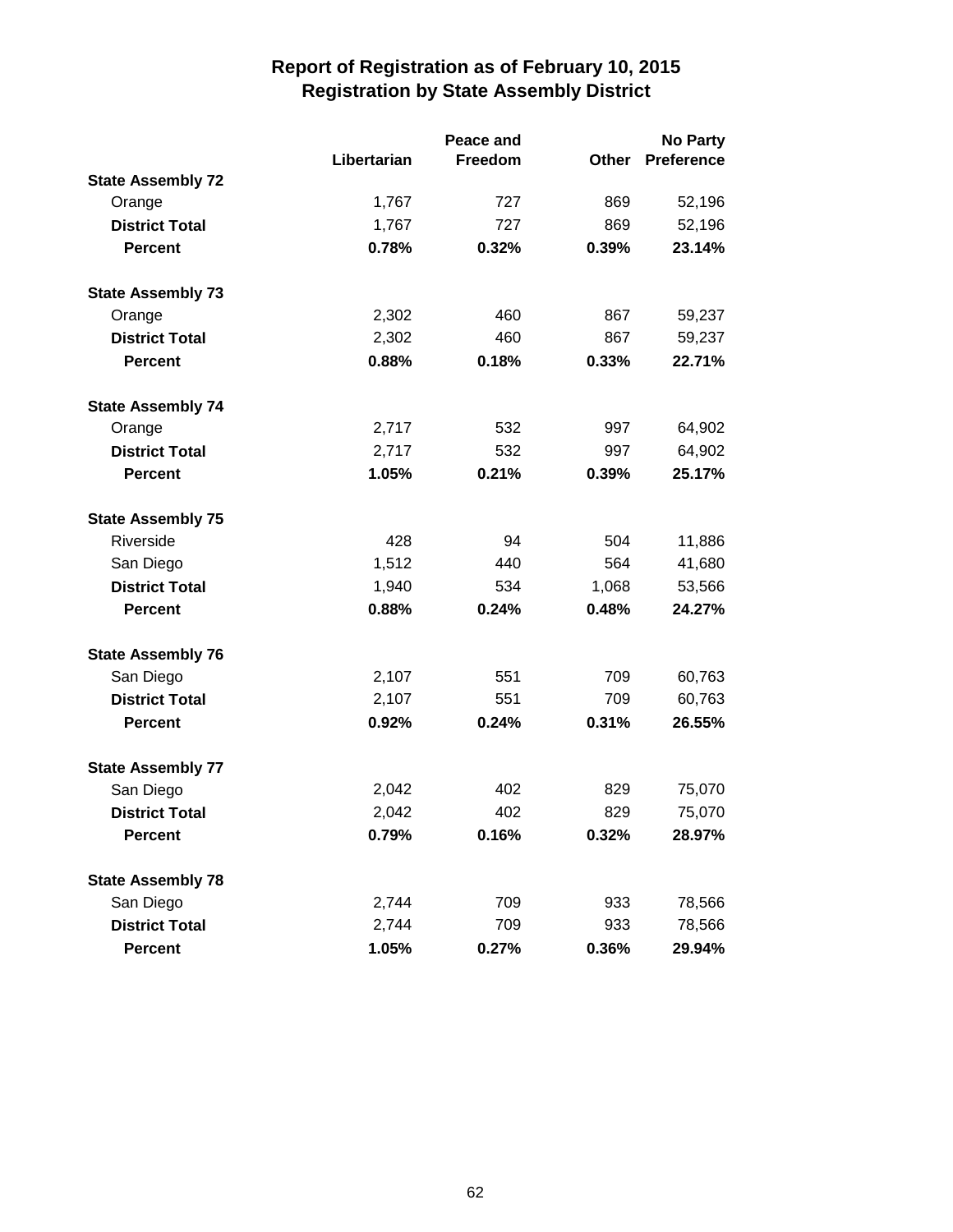|                          | <b>Total</b>      |                   |            | American    |         |
|--------------------------|-------------------|-------------------|------------|-------------|---------|
|                          | <b>Registered</b> | <b>Democratic</b> | Republican | Independent | Green   |
| <b>State Assembly 79</b> |                   |                   |            |             |         |
| San Diego                | 230.451           | 94,569            | 60,495     | 7,453       | 1.078   |
| <b>District Total</b>    | 230,451           | 94,569            | 60.495     | 7.453       | 1,078   |
| <b>Percent</b>           |                   | 41.04%            | 26.25%     | 3.23%       | 0.47%   |
| <b>State Assembly 80</b> |                   |                   |            |             |         |
| San Diego                | 182,547           | 85,071            | 35,022     | 4,754       | 842     |
| <b>District Total</b>    | 182,547           | 85,071            | 35,022     | 4.754       | 842     |
| <b>Percent</b>           |                   | 46.60%            | 19.19%     | 2.60%       | 0.46%   |
| <b>State Total</b>       | 17,717,936        | 7,645,173         | 4,958,225  | 480,124     | 109,836 |
| <b>Percent</b>           |                   | 43.15%            | 27.98%     | 2.71%       | 0.62%   |